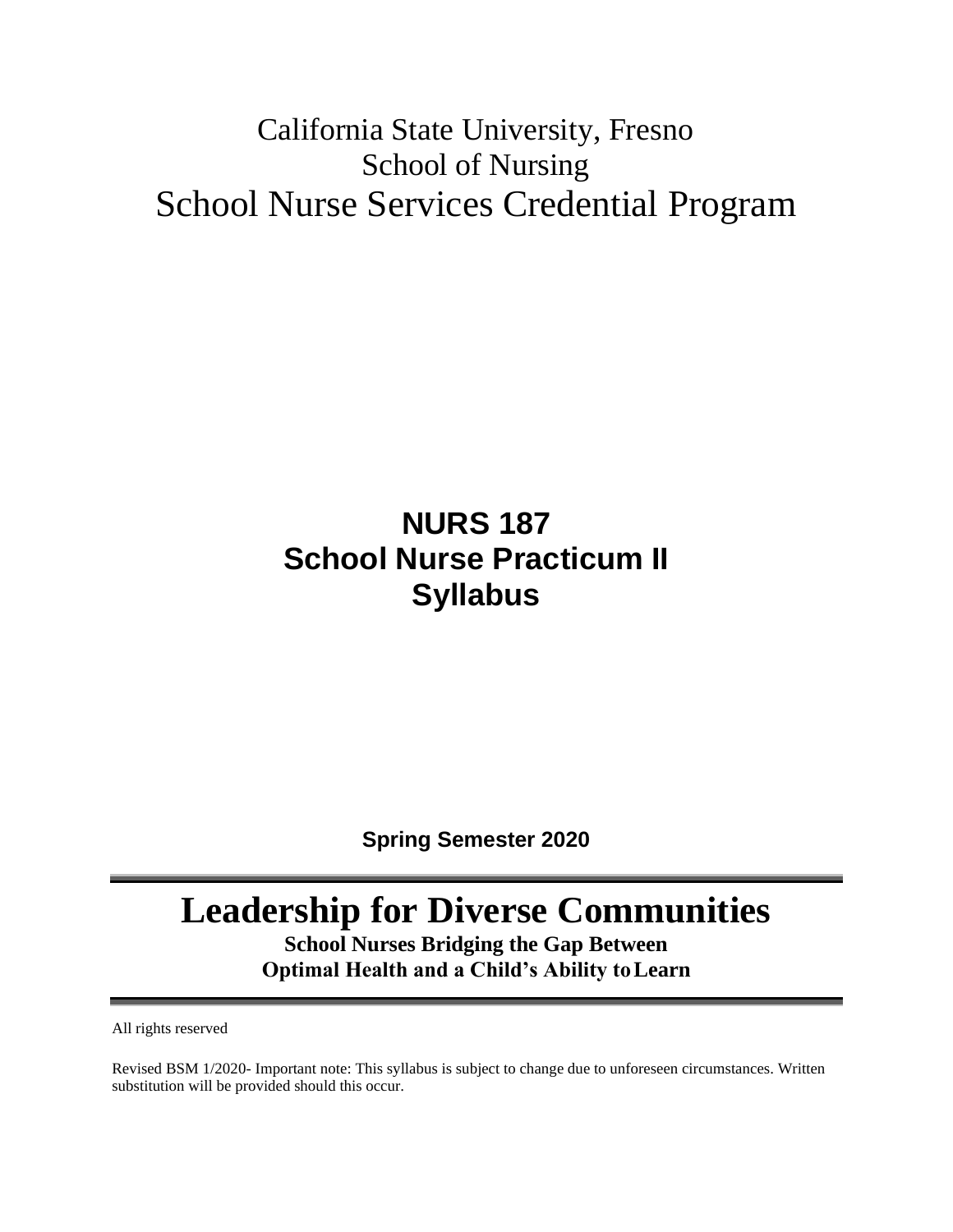### **TABLE OF CONTENTS**

| Course information, prerequisites, description, faculty information 3    |
|--------------------------------------------------------------------------|
|                                                                          |
|                                                                          |
| Reading requirements, required and recommended texts and publications 6  |
|                                                                          |
| Teaching strategies, grading criteria, assignments/eval., attendance  9  |
|                                                                          |
|                                                                          |
|                                                                          |
|                                                                          |
|                                                                          |
|                                                                          |
| Mid-term progress checkpoint, final narrative self-evaluation 16         |
|                                                                          |
|                                                                          |
|                                                                          |
|                                                                          |
|                                                                          |
|                                                                          |
|                                                                          |
|                                                                          |
|                                                                          |
|                                                                          |
|                                                                          |
|                                                                          |
|                                                                          |
| Memorandum to school nurse student's employer regarding release time  35 |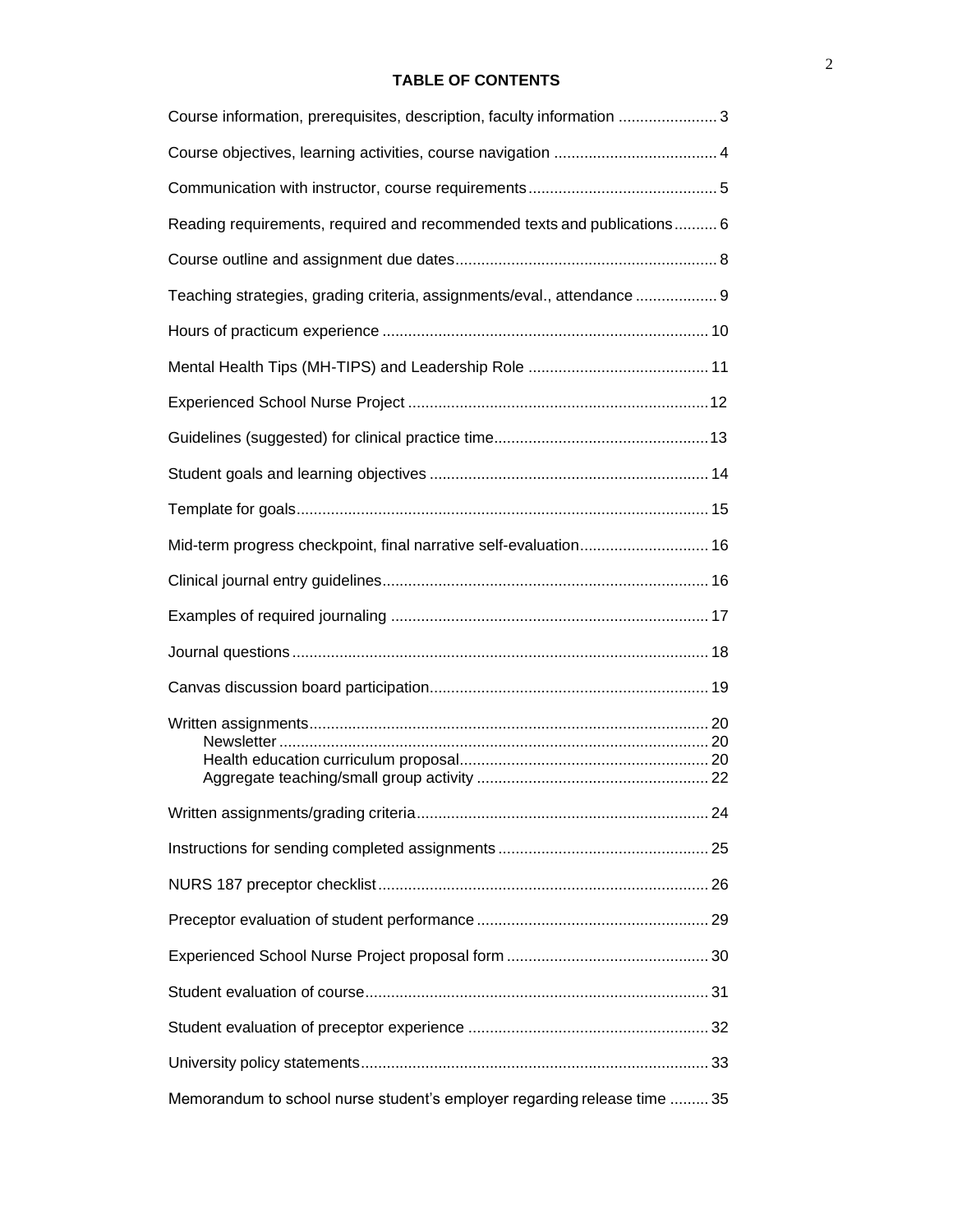# CSUF SCHOOL OF NURSING

| <b>Course Number:</b> | <b>NURS 187</b>                                                    |
|-----------------------|--------------------------------------------------------------------|
| <b>Course Title:</b>  | School Nurse Practicum II - Secondary                              |
| Units:                | 3 Units.                                                           |
| Grading:              | Letter - A, B, C, D, F (students must maintain C average)          |
| Semester:             | Spring Semester only                                               |
| Delivery:             | Class participation online through Canvas/clinical at school sites |
| <b>Prerequisites:</b> | CDDS 125 Audiometry for School Nurses, Audiometrist's              |
|                       | Certificate                                                        |
|                       | NURS 136 Health Appraisal                                          |
|                       | NURS 137 Teaching Strategies for the Healthcare Client             |
|                       | COUN 174 Introduction to Counseling                                |
|                       | SPED 120 Introduction to Special Education                         |
|                       | NURS 184 Introduction to School Nursing                            |
|                       | NURS 185 Seminar in School Nursing (Prior to or concurrently)      |

*Note: Approval must be obtained from program coordinator to take prerequisites concurrently with core courses or to take equivalent prerequisite courses at another university.*

#### **Faculty:**

Barbara Miller, RN, MSN, PNP, Co-Coordinator Email: [barmiller@csufresno.edu \(](mailto:barmiller@csufresno.edu)preferred contact) FAX: (559) 228-2168 Office: 559-228-2010 Cell: (559) 360-0849

Candace Hilvers, MSN, RN, PNP, Lecturer Email: [chilvers@csufresno.edu](mailto:chilvers@csufresno.edu) Cell: (559) 731-8082

 Wendee Winter, MSN, RN, PNP Email: [wendee.winter@csufresno.edu](mailto:wendee.winter@csufresno.edu) Cell: (559) 647-7638

 Pat Soper, M. Ed, BSN, RN Email: [psoper@csufresno.edu](mailto:psoper@csufresno.edu) Cell: (559) 816-7513

Office hours: By appointment only

Coordinators:

 Patricia Gomes, RN, PHN, M. Ed Email: [pgomes@csufresno.edu](mailto:pgomes@csufresno.edu)

 Barbara Miller, RN, MSN, PNP Email: [barmiller@csufresno.edu](mailto:barmiller@csufresno.edu)

Mailing address: Fresno State School Nurse Services Credential Program CSUF School of Nursing Central California Center for Excellence in Nursing 1625 E. Shaw Ave., Suite #146, M/S OF126 Fresno, CA 93710

#### *Catalog Course Description*:

Secondary level school nursing experience including special education; direct supervision by a credentialed school nurse required; scheduled conferences with preceptor and faculty. (9 clinical hours/week) **All rights reserved**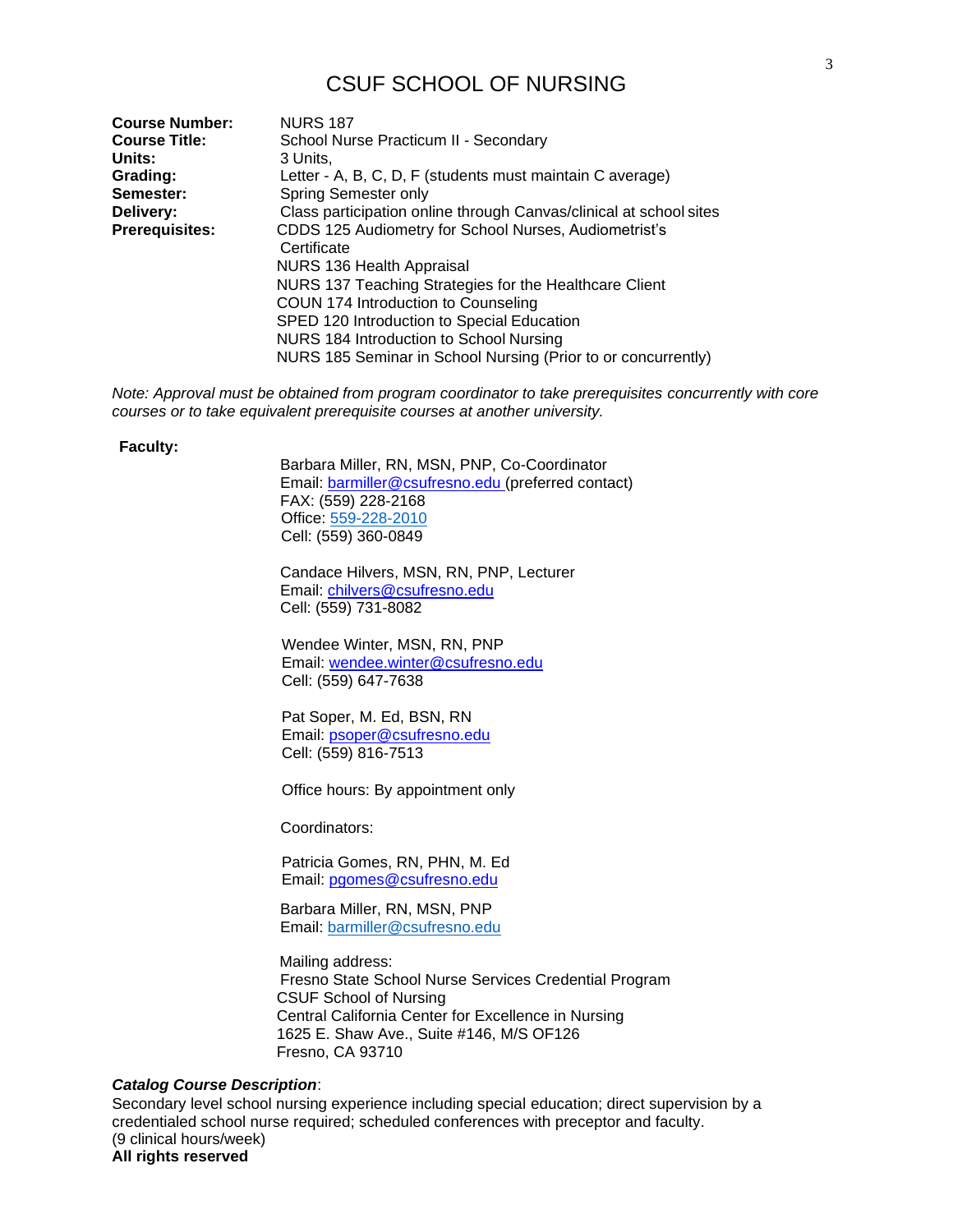Upon completion of this course, the student will be able to:

- 1. Apply the Scope and Standards of School Nursing Practice at the secondary level.
- 2. Describe the multifaceted role of the secondary school nurse as it relates to the Nursing Process as a provider of health care, health educator, counselor, and advocate in meeting the health-related needs of adolescents within legal parameters, ethical practice, and use of relevant theories.
- 3. Discuss the various health related issues and health care needs of theadolescent population with understanding for the legal rights of teens, issues related to confidentiality and counseling, case finding, referral, and followup.
- 4. Demonstrate the application of Professional Dispositions in practice at the secondary level.
- 5. Describe school nurse involvement in coordinated school health programs as a collaborator and active participant.
- 6. Demonstrate the ability to participate effectively in the IEP (Individual Education Plan) process as a member of the education team related to the role of the schoolnurse.
- 7. Demonstrate the ability to work effectively with community agencies and other resources in the community to meet the health care needs of adolescents; collaborate to provide meaningful health education/health promotion programs for the student population and participate meaningfully in disaster planning andpreparedness.
- 8. Describe the various ways in which the school nurse at the secondary level is involved in curriculum evaluation and development, health teaching, and health promotion for students and staff.
- 9. Describe the role of the school nurse in communicating effectively and working with students and families of culturally different backgrounds.
- 10. Discuss the need for continuing education and involvement in professionalorganizations in order to stay abreast of what is happening in school nursing and to meet current health related needs of the student population.

# **LEARNING ACTIVITIES**

Supervised clinical practice, faculty-student conferences, electronic discussion board activities, individually planned experiences, journals and written assignments.

# **COURSE NAVIGATION**

To take this course, students must be computer literate, have access to a reliable computer with internet access, and maintain a CSUF email address. Canvas will be used in the same manner as N186. For tips on how to be a successful online student, visit [http://www.ion.uillinois.edu/resources/tutorials/pedagogy/StudentProfile.asp.](http://www.ion.uillinois.edu/resources/tutorials/pedagogy/StudentProfile.asp)

# **Computer/Information Literacy Expectations:**

*Students in this class are expected to:*

- *Have the ability to navigate and use Canvas*
- *Have basic information and computer literacy in one of the computer formats (Windows, Macintosh, etc.)*
- Have ability to use word processing programs (e.g. Microsoft Word); all files must be saved *and uploaded in a Microsoft compatible file.*
- *Have ability to create PowerPoint presentations.*
- *Upload files in all of the computer formats (.doc, .docx, .jpeg, .Ppt., pdg, xps).*
- Access and choose appropriate library and other scholarly sources of *information*.
- *Search for and find relevant scholarly information effectively.*
- *Be able to paraphrase concepts without plagiarizing.*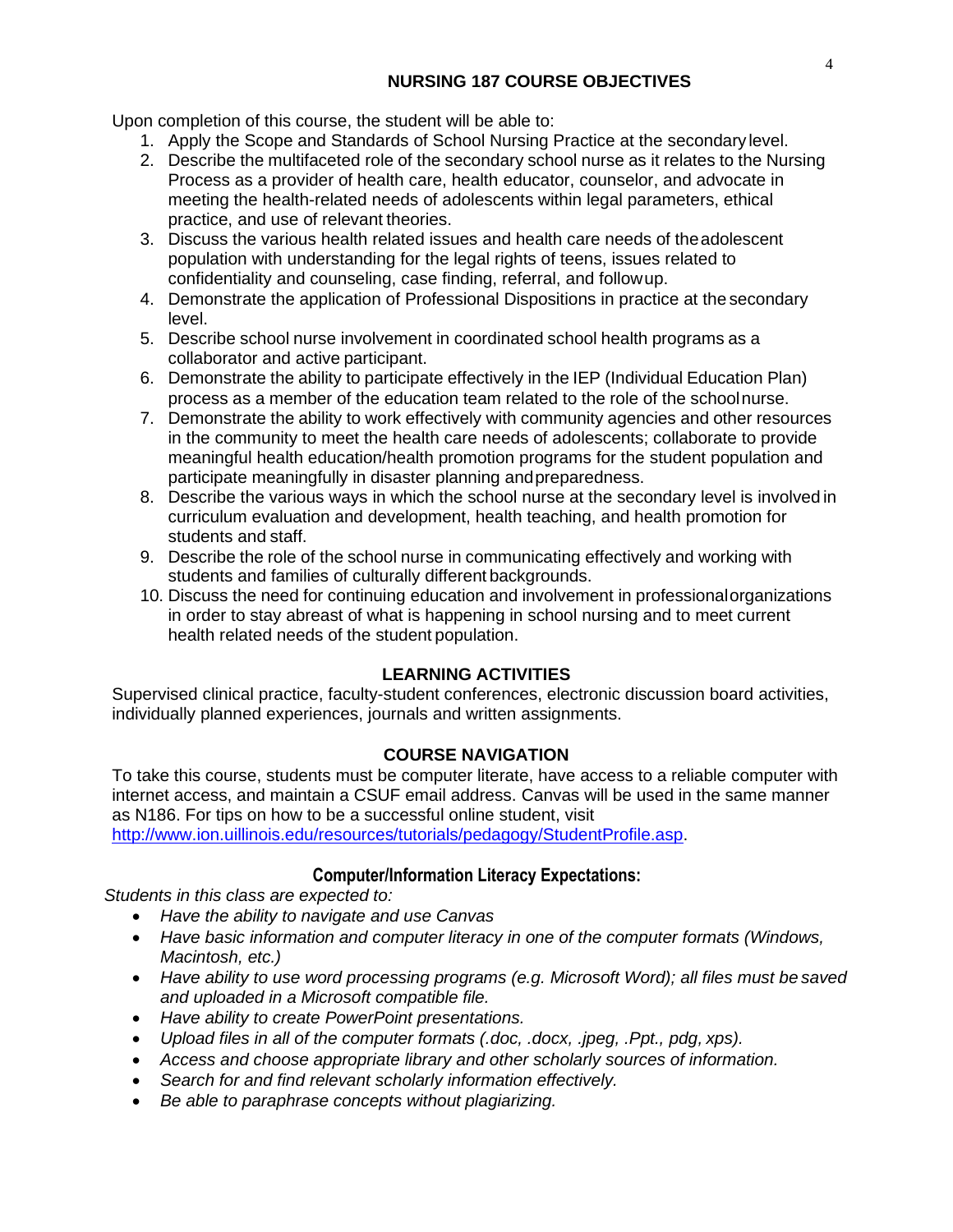# **STUDENT INSURANCE**

The School of Nursing requires each student to carry private health insurance continuously throughout enrollment. Proof of health insurance will be requested by the School of Nursing at the time of enrollment and periodically throughout your course of study. If the student does not have health insurance, they will not be allowed to attend practicum. Effective January 1, 2015.

# **COMMUNICATION WITH INSTRUCTOR**

Email will primarily be used for on-going communication between the student, preceptor, and clinical instructor throughout the semester. Students are strongly encouraged to communicate with their clinical instructor through use of *"Ask the Instructor"* in Canvas. Instructors check this forum frequently. Emails will receive a response within 24-48 hours. Email is checked daily, except for weekends. Feedback on assignments is given within 1 to 2 weeks after the due date.

Students may communicate with their clinical instructor by university email, message telephone, instructor cell phone and through visits to the CSUF office during scheduled appointments. Check with your instructor for their preference.

# **COURSE REQUIREMENTS**

# **Immunization Requirements BEFORE clinical experience can begin:**

• Proof of TB test or survey completed after Jan. 1, 2019

#### **Student items that must be on file BEFORE clinical experience can begin:**

- RN license (copy). **Keep current throughout practicum experience**.
- Public Health Nurse Certificate (copy) or transcript with Community Health courses.
- Audiologist Certificate (copy)
- CPR certification (copy). **Keep current throughout practicum experience**.
- Preliminary School Nurse Services Credential(copy).

#### **Preceptor items that must be on file BEFORE clinical experience can begin:**

- 1. *Preceptor Vitae* (P102) For a school nurse to qualify as a preceptor, he/she must hold a clear School Nurse Services Credential and been employed as a school nurse for a minimum of five full years. If your preceptor has acted in this capacity within the last four years, a new vitae does not need to be submitted.
- 2. Signed *Student/Preceptor Clinical Contract*. (P203)
- 3. *Immediate Supervisor Approval of Employee to Act as Preceptor* (P201) must be signed by his/her immediate supervisor before a school nurse can act as preceptor.
- 4. *University/Agency Agreement* -There must be a signed Affiliation Agreement between CSUF and the school district where the clinical experience will take place before a student can make final arrangements with a preceptor. Email Tabitha Washington in the CSUF School of Nursing, at [tabithaw@csufresno.edu t](mailto:tabithaw@csufresno.edu)o verify the existence of an agreement **or** to provide the name, mailing address, email, fax, and telephone number of the responsible administrator or superintendent in that school district with whom an agreement must be made. Tabitha will make contact with the identified individual.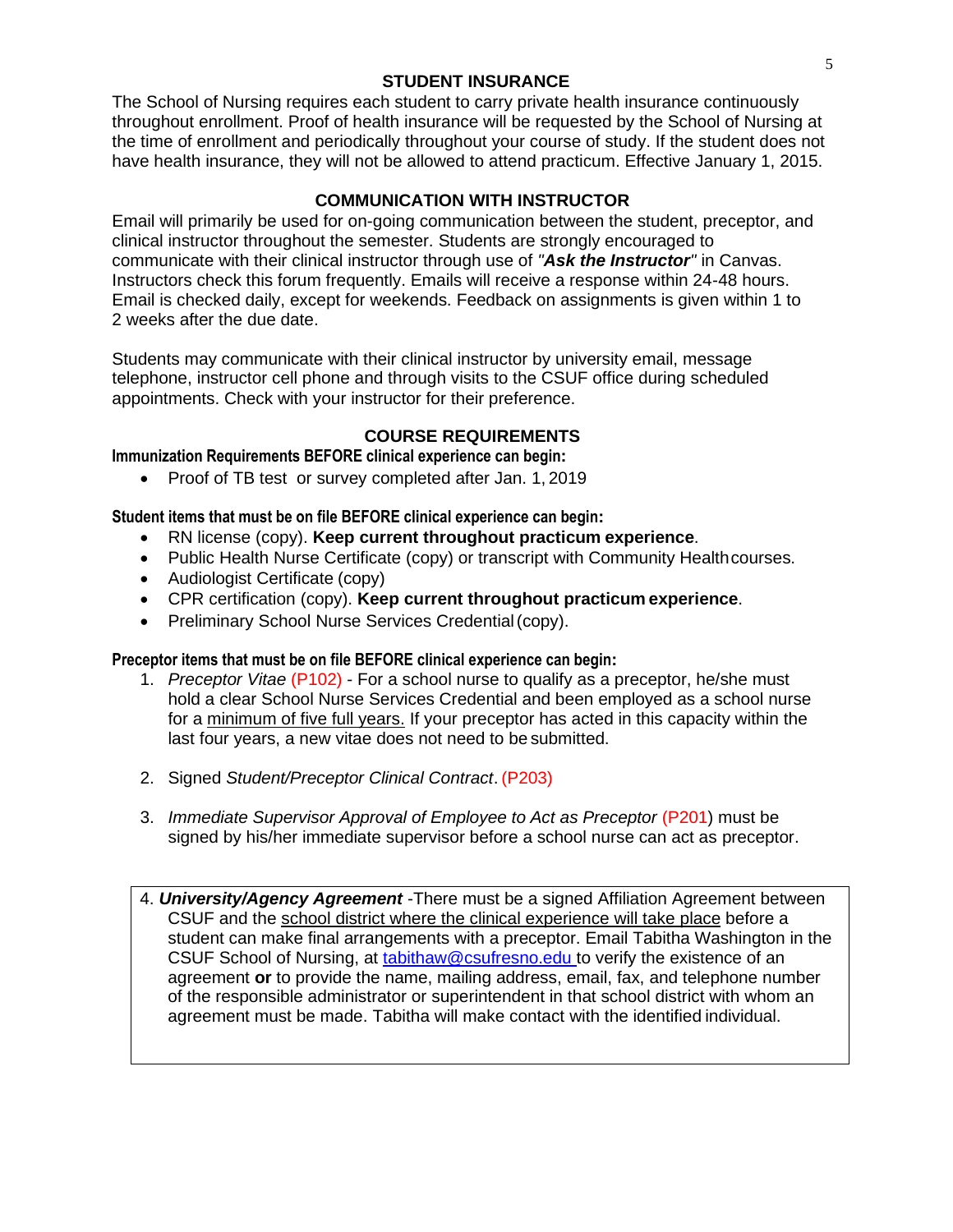#### **READING REQUIREMENTS**

Self-directed readings based on each student's needs according to course objectives and course assignments. Readings will include current journal articles relevant to school nursing and other readings appropriate to the needs of the student, as well as presentations and information posted on Canvas Discussion Board by classmates and instructors throughout the semester.

### **REQUIRED TEXTS AND PUBLICATIONS**

- Miller, Bev. (2009) Revised 2019. *Nursing 187 Syllabus*. Fresno, CA: CSUF School Nurse Services Credential Program.
- Miller, Bev. (2009) Revised 2019. *Nursing 186/187 Preceptor Syllabus*. Fresno, CA: CSUF School Nurse Services Credential Program.

Seleckman, J. (Ed.) (2019). School nursing: A comprehensive text (3<sup>nd</sup> ed.). Philadelphia: F.A. Davis company. ISBN:978-0803622098

\*California Department of Education. (2019). *Health education curriculum framework for California public schools.*

Sacramento, CA: Author. Visit [www.CDE.ca.gov](http://www.cde.ca.gov/) (Currently under revision)

\*California Department of Education (2007). *Standards for scoliosis screening in California schools*. Sacramento, CA: Author. **Free download** at <http://www.cde.ca.gov/ls/he/hn/documents/scoliosissreening.pdf>

\*California Department of Education (2006). *A guide for vision testing in California public schools.* Sacramento, CA: Author. **Free download** at <http://www.cde.ca.gov/re/pn/fd/documents/finalvisionreport.pdf>

\*These documents are currently under review and revision and more current versions should be coming out soon or available now.

Shots for Schools: [www.shotsforschool.org/laws/records-forms/](http://www.shotsforschool.org/laws/records-forms/) Offers an overview of immunization requirements.

California School Nurses Organization. *The Green Book: Guidelines for specialized physical healthcare services in school settings*, 2nd Edition. [www.csno.org](http://www.csno.org/)

• (Most district health service supervisors have a CD. Check with them before purchasing because this is an expensive item).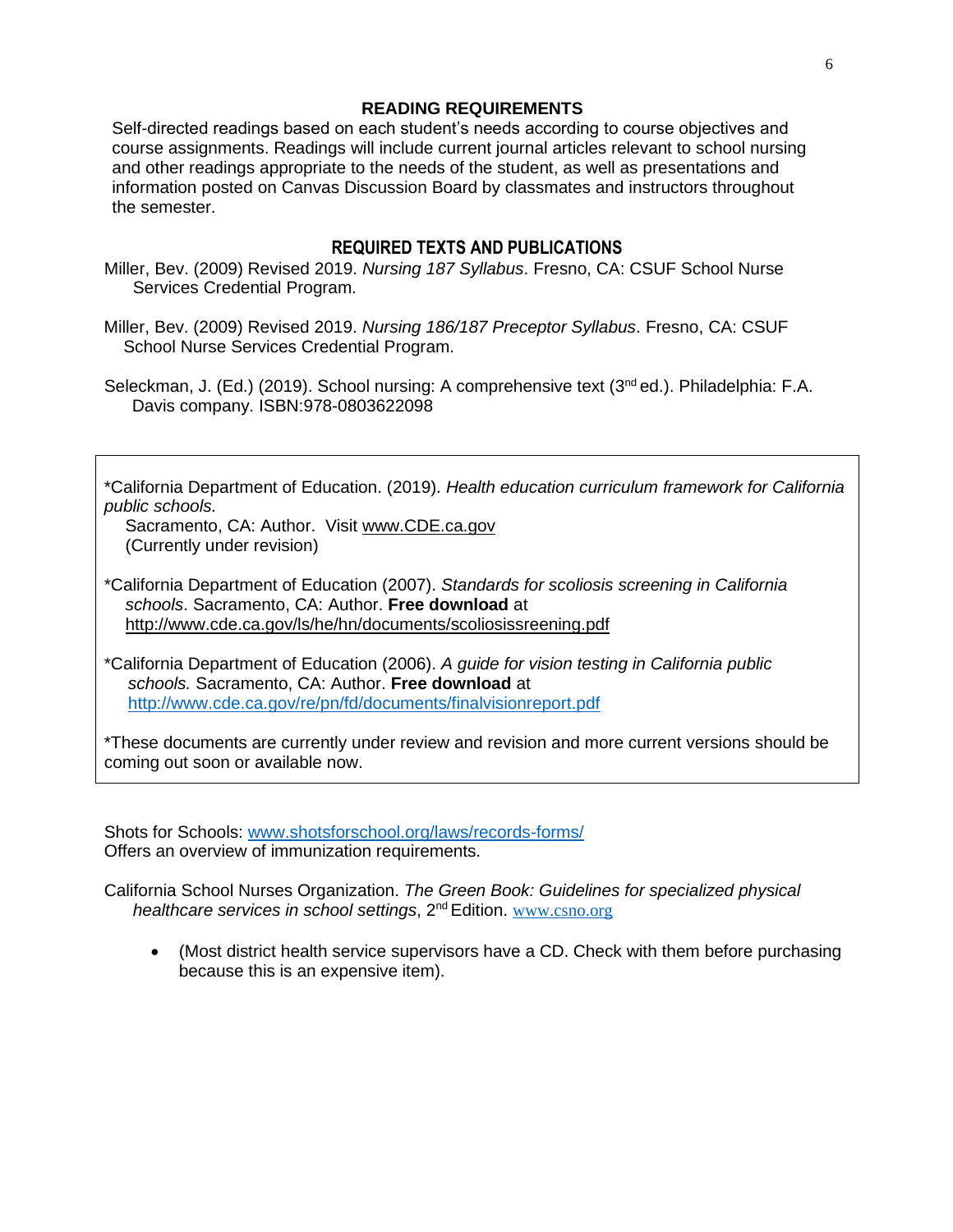# **NURS 187, RECOMMENDED TEXTS AND PUBLICATIONS**

(Optional)

*Students are encouraged to begin creating a nursing library for use throughout their career.*

- American Psychological Association. (2009). Publication manual of the American Psychological Association  $(6<sup>th</sup>$ ed.). Washington, D.C.: Author.
- Boynton, Rose W., Stephens, G. R., Pulcini, J. (2009). *Manual of ambulatory pediatrics*. 6<sup>th</sup> ed. Philadelphia, PA: Lippincott, Williams & Wilkins.
- Lewis, K. D. and Bear, B. J. (2008). *Manual of school health, 3rd ed.* NY: Saunders.
- National Association of School Nurses. *Delegation of care.* Scarborough, ME: Author. [www.nasn.org](http://www.nasn.org/)
- National Association of School Nurses. *Scope and* s*tandards of professional school nursing practice.* Scarborough, ME: Author. [www.nasn.org](http://www.nasn.org/)
- California School Nurses Organization (2007). *Communicable Disease flip chart.* Sacramento, CA: Author. [www.csno.org](http://www.csno.org/)
- California School Nurses Organization. *First Aid Procedures flip chart*. Sacramento, CA: Author. [www.csno.org](http://www.csno.org/)

On-Demand Educational Webinars from School Health at [www.schoolhealth.com/webinars](http://www.schoolhealth.com/webinars).

• One example is Seeing Eye to Eye with New Vision Screening Requirements: https:/[/www.schoolhealth.com/webinar-vision-screening-requirements/](http://www.schoolhealth.com/webinar-vision-screening-requirements/)

Pharmacology handbook of choice.

Publications of choice from:

- California School Nurses Organization, [www.csno.org](http://www.csno.org/)
- National Association of School Nurses, [www.nasn.org](http://www.nasn.org/)
- California Department of Education, [www.cde.ca.gov](http://www.cde.ca.gov/)
- California Dept. of Health Services, [www.dhs.ca.gov](http://www.dhs.ca.gov/)

#### **Order Information:**

• Required textbook and optional items available online at Amazon and other vendors.

Open Educational Resources (OER)

Open educational resources (OER) is a term used to describe "digitized materials offered freely and openly for educators, students and self-learners to use and re-use for teaching, learning and research." There may be resources available to help you with classassignments.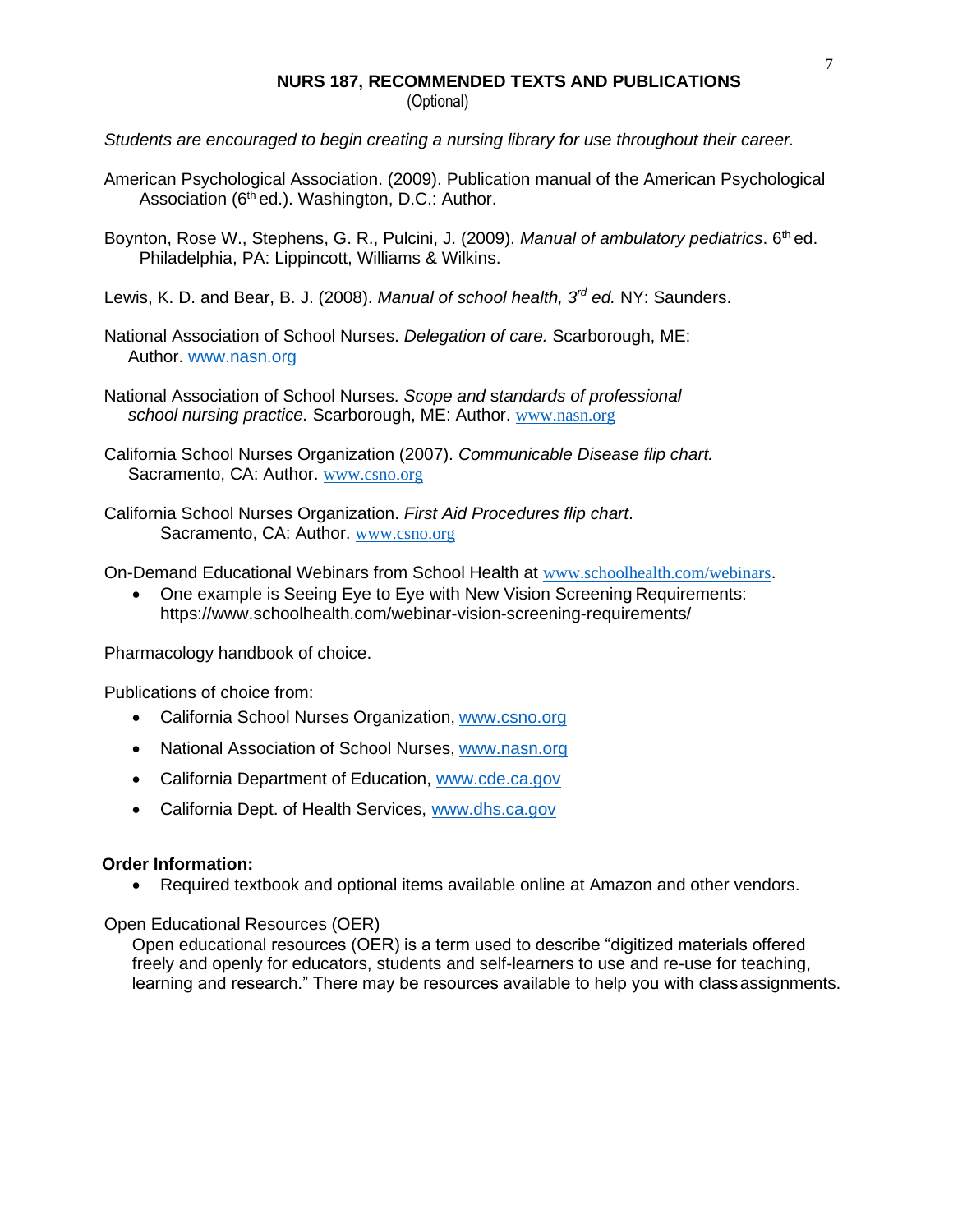# **NURS 187 COURSE OUTLINE, SPRING 2020 Assignment and Due Dates**

| <b>Friday</b><br>1/17/20 | First day of class for university                                                                                                                                                     |
|--------------------------|---------------------------------------------------------------------------------------------------------------------------------------------------------------------------------------|
| <b>Documents Due</b>     | Fax (559-228-2168) or mail following documents:                                                                                                                                       |
|                          | Immediate Supervisor Approval for SN to act as Preceptor (P201)                                                                                                                       |
| <b>Monday</b>            | Preceptor vitae if not already on file with university (P102)<br>$\bullet$                                                                                                            |
| 2/3/20                   | Student/Preceptor Contract for spring semester (P203)<br>$\bullet$                                                                                                                    |
|                          | Verify University/Agency Affiliation Agreement is on file with CSUF School of Nursing<br>$\bullet$                                                                                    |
| 2/3/20                   | Student Goals and Learning Objectives - email instructor for approval<br>$\bullet$                                                                                                    |
| <b>Module I Due</b>      | Module  : Planning and Development of Student Goals and Learning Objectives                                                                                                           |
|                          | Finalized Student Goals and Learning Objectives sent with other Module I work<br>$\bullet$                                                                                            |
| <b>Monday</b>            | Experienced School Nurse Project Proposal (2 or more years at secondary level)<br>$\bullet$                                                                                           |
| 2/10/20                  | Initial clinical journal entries<br>$\bullet$                                                                                                                                         |
|                          | Response to 1 journal question<br>$\bullet$                                                                                                                                           |
| Weeks 1-4                | Contributions to discussion posted on Canvas, 2 quality paragraphs per wk. x 4 wks. = 8.<br>$\bullet$                                                                                 |
| <b>Module II Due</b>     | Module II: Clinical Experience toward Meeting Goals and Learning Objectives                                                                                                           |
|                          | 2 <sup>nd</sup> clinical journalentries (may include optional Mental Health Tips summary)<br>$\bullet$                                                                                |
| <b>Monday</b>            | Response to 1 journal question<br>$\bullet$                                                                                                                                           |
| 3/9/20                   | If applicable, first Experienced School Nurse Project progress report/journaling due<br>$\bullet$                                                                                     |
| Weeks 5-8                | Contributions to discussion posted on Canvas, 2 quality paragraphs per wk. x 4 wks. = 8<br>$\bullet$                                                                                  |
|                          | paragraphs.                                                                                                                                                                           |
|                          | Newsletter/Web page placed on Canvas Discussion Board<br>$\bullet$                                                                                                                    |
|                          | Schedule three-way conference<br>$\bullet$                                                                                                                                            |
| 3/2/20-3/30/20           | Mid-Term: Evaluation of Progress toward Student Goals and Learning Objectives                                                                                                         |
| <b>Weeks 7-10</b>        | Meet with preceptor to review progress toward student Goals and Objectives                                                                                                            |
|                          | 3-Way Conferences, includes clinical instructor, preceptor, student                                                                                                                   |
| <b>April 3-12</b>        | <b>Spring Break</b>                                                                                                                                                                   |
| <b>Module III Due</b>    | Module III: Progressing toward Completion of Goals and Learning Objectives                                                                                                            |
|                          | 3rd clinical journal entries (may include optional Mental Health Tips summary)<br>$\bullet$                                                                                           |
| <b>Monday</b>            | Response to 1 journal question                                                                                                                                                        |
| 4/20/20                  | $\bullet$                                                                                                                                                                             |
|                          | Student contributions to discussion on Canvas, 2 quality paragraphs per wk. x 4 wks. = 8<br>$\bullet$<br>Health Ed. Curriculum/Teaching or Aggregate Teach/Small Group Activity paper |
| <b>Weeks 9-12</b>        | $\bullet$<br>Share key elements of curriculum development/teaching experience on                                                                                                      |
|                          | Canvas.                                                                                                                                                                               |
| <b>Module IV Due</b>     | Module IV: Completion of Student Goals and Objectives, Clinical Competencies                                                                                                          |
|                          | 4 <sup>th</sup> clinical journalentries (may include optional Mental Health Tips summary)                                                                                             |
| <b>Monday</b>            | Response to 1 journal question                                                                                                                                                        |
| 5/11/20                  | <b>Final Narrative Self Evaluation</b>                                                                                                                                                |
|                          | Contributions to discussion on                                                                                                                                                        |
|                          | Canvas.                                                                                                                                                                               |
| <b>Weeks 13-15</b>       | Final Documents to be turned in no later than May 15, 2020                                                                                                                            |
|                          | Student Evaluation of Course (P201)                                                                                                                                                   |
|                          | Student Evaluation of Preceptor Experience (P202)                                                                                                                                     |
|                          | Preceptor Evaluation of Student Professional Dispositions (P204)                                                                                                                      |
|                          |                                                                                                                                                                                       |
|                          | Preceptor Evaluation of Student Performance, secondary (P205 Secondary)                                                                                                               |
|                          | Preceptor Checklist of Clinical Skills (P206)                                                                                                                                         |
|                          | Preceptor Evaluation of Clinical Course(P207)<br>П                                                                                                                                    |
|                          |                                                                                                                                                                                       |

*Note: Those who have completed all coursework requirements and two full years of school nursing practice are eligible to apply for their Clear Credential. For information* **contact Sherri Nakashima, credential analyst at [sherrin@csufresno.edu](mailto:sherrin@csufresno.edu)**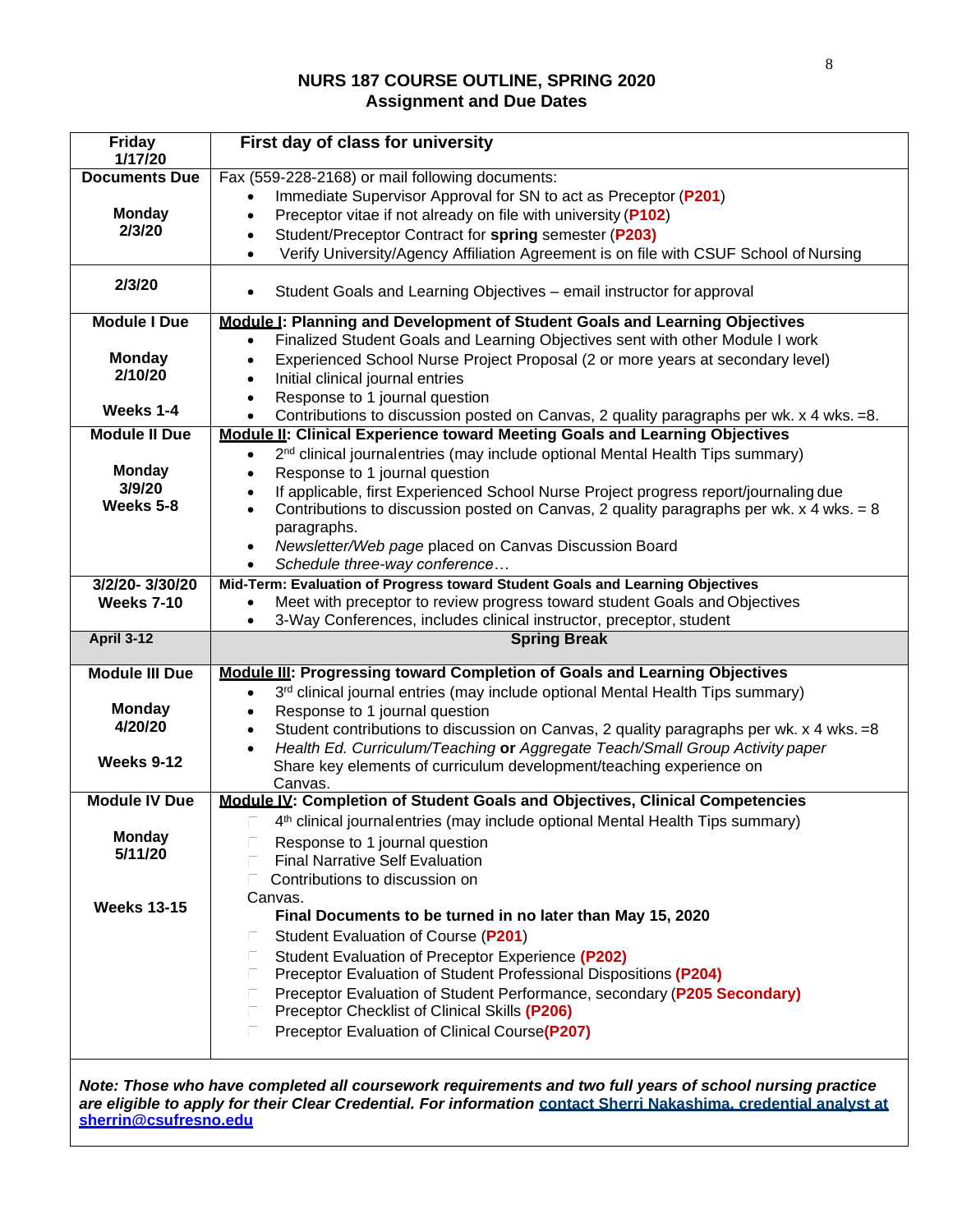#### **TEACHING STRATEGIES**

With guidance and counseling from CSUF faculty, students gain knowledge in the clinical setting under the direct supervision of a qualified school nurse preceptor approved by faculty. Students are required to keep a journal of their clinical activities. The practicum includes a rounded experience in secondary school nursing, i.e., health teaching, counseling, case management of students with health problems; collaborating with other professionals at school sites; visiting community agencies; attending school nurse in-services and conferences; researching journal articles, websites, district policies, and CA codes to enhance knowledge; creating newsletters; communicating with legislators on relevant issues; class participation on Canvas Discussion Board sharing clinical experiences.

#### **GRADING CRITERIA**

 $A = 90 - 100\%$ ,  $B = 80 - 89\%$ ,  $C = 70 - 79\%$ ,  $D = 60 - 69\%$ ,  $F = 59\%$  and below. Students must maintain a C average to remain in the program.

| <b>ASSIGNMENTS / EVALUATION</b>                                               |        |  |  |
|-------------------------------------------------------------------------------|--------|--|--|
| Assignment                                                                    | Points |  |  |
| <b>Student Goals and Learning Objectives</b>                                  | 5      |  |  |
| <b>Clinical Journaling</b>                                                    | 14     |  |  |
| Health Ed. Curriculum and Teach or Teaching Aggregate/Small Group Activity    | 16     |  |  |
| <b>Clinical Journal Questions</b>                                             | 16     |  |  |
| <b>Newsletter</b>                                                             | 10     |  |  |
| Canvas Clinical Discussion participation                                      | 12     |  |  |
| conference/communication<br>3-Way<br>student.<br>preceptor,<br>between<br>and | 5      |  |  |
| instructor.                                                                   |        |  |  |
| Preceptor Evaluation of Student Competencies with/without Exp. SN Project *   | 20     |  |  |
| Narrative Self-Evaluation of Clinical Learning Experiences                    | 2      |  |  |
|                                                                               |        |  |  |
| <b>Total Points</b>                                                           | 100    |  |  |
|                                                                               |        |  |  |

# **ASSIGNMENTS / EVALUATION**

\*Preceptor evaluation of student competency includes completion of mandated clinical time.

#### *Note: See assignment guidelines for details.*

There are no extra credit options. Any grade that falls below a C will not be acceptable for credit and the student will be removed from the program.

All papers are to be APA format. Make up of an assignment must be arranged with the instructor prior to the due date.

#### **ATTENDANCE**

The didactic portion of this class is online and is open Monday at 12:00 a.m. to Sunday at 11:59 p.m. You are expected to participate in online discussion as explained below and check the Announcement section of Canvas frequently. Communication from the instructor will be through your CSUF email and Announcements. If you have made a schedule with your preceptor you are expected to honor that schedule or give them 24-hour notice of change.

#### **Grade of Incomplete (I):**

University criteria for an incomplete grade will be followed. The grade of **I** is only appropriate when the student requesting it has completed a minimum of two-thirds of the work for the course with a passing grade. The instructor of record retains the right to decide whether or not an I grade is appropriate.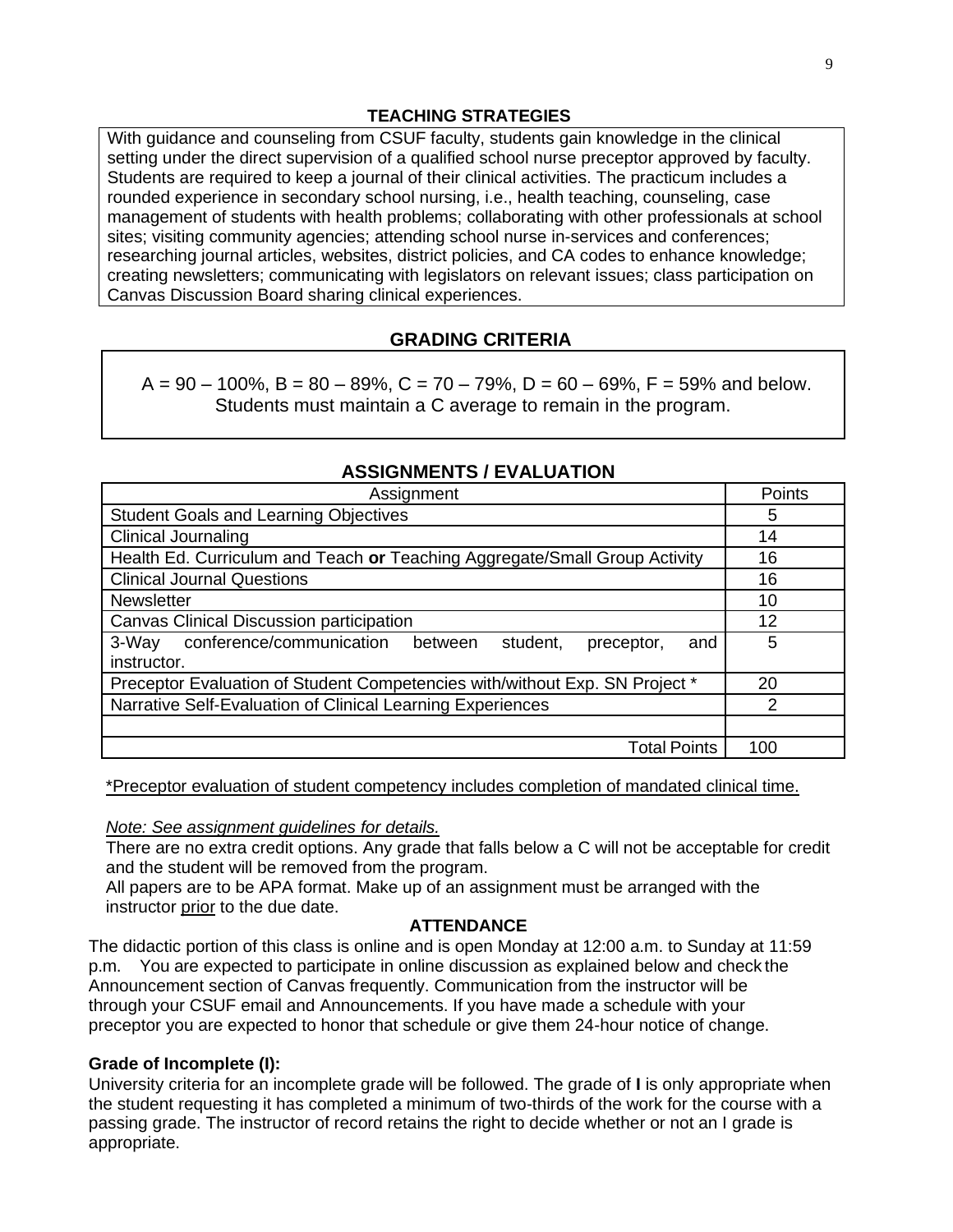| For students currently working as a school nurse, the required 80 hours are broken down in<br>clinical experience in the field. Below are examples of clinical hours. |                                                                                                                                                                                                                                                                                                                                             |  |
|-----------------------------------------------------------------------------------------------------------------------------------------------------------------------|---------------------------------------------------------------------------------------------------------------------------------------------------------------------------------------------------------------------------------------------------------------------------------------------------------------------------------------------|--|
| 12 hours                                                                                                                                                              | With preceptor approval, students may attend school nurse<br>meetings, conferences, workshops related to school nursing (up to<br>12 hours total). These may be district, local, or CSNO meetings.<br>Not to include routine staff meetings related to job.                                                                                 |  |
| 6 to 8 hours                                                                                                                                                          | Additionally, student must spend between 6 and 8 hours in activities<br>involving the community that are relevant to school nursing, i.e.,<br>involvement with community groups/activities, visiting health referral<br>agencies. Attending a SARB meeting is considered community<br>involvement as long as outside agencies are involved. |  |
| 10 hours<br><b>Leadership Role</b><br>0R                                                                                                                              | Students may spend 10 hours actively pursuing an additional<br>Leadership Role activity related to school nursing.<br>NOT an option for students who choose to complete an<br><b>Experienced School Nurse Project.</b>                                                                                                                      |  |
| <b>20 hours Experienced</b><br><b>Nurse Project</b>                                                                                                                   | Students with 2 years or more experience in Elementary school<br>nursing may choose to complete an Experienced School Nurse<br>Project. This assignment may be completed at the student's work<br>site.                                                                                                                                     |  |
| 12 hours for completion of<br>Mental Health Tips webinars                                                                                                             | New for 2020 we are offering 12 clinical hours for completion of<br>Mental Health Training Intervention for Health Providers in<br>Schools (MH-TIPS) through the University of Maryland School of<br>Medicine. This is an optional choice.                                                                                                  |  |

| There are a total of 135 hours in the Practicum Experience.<br>Below are examples of clinical hours. |                                                                                                                                                                                                                                                                                                       |  |
|------------------------------------------------------------------------------------------------------|-------------------------------------------------------------------------------------------------------------------------------------------------------------------------------------------------------------------------------------------------------------------------------------------------------|--|
| 10 hours                                                                                             | Participating in discussion on Canvas Discussion Board.<br>Approximately 40 minutes per week throughout the semester.                                                                                                                                                                                 |  |
| 3 hours                                                                                              | Three (3) hours set aside for networking outside of Canvas with<br>area support group members, i.e., networking meetings/luncheon or<br>networking lunch with preceptor.                                                                                                                              |  |
| 2 hours                                                                                              | Two (2) hours spent in communication and conferencing with<br>clinical instructor by email, telephone, and/or office visits. This also<br>includes at least one 3-way conference between student, preceptor<br>and instructor during the semester.<br>(The 15 hours above are embedded in the course) |  |
| 40 hours                                                                                             | Students who are currently employed as school nurses will be<br>credited with 40 hours for their school nursing experience.                                                                                                                                                                           |  |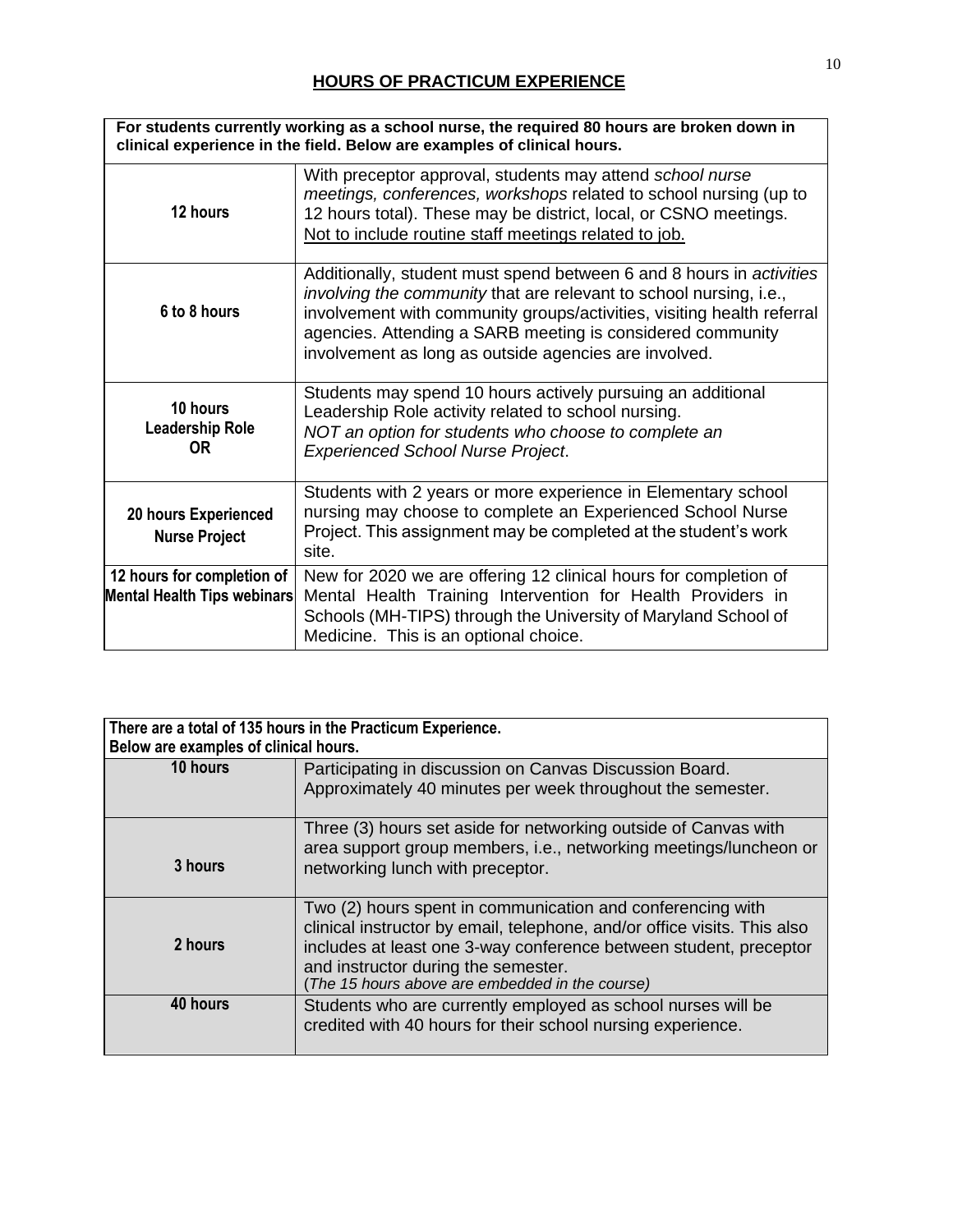#### **Mental Health Training Intervention for Health Providers in Schools (MH-TIPS) Optional**

Each year, students in our program state that they feel ill prepared to deal with mental health issues while a large portion of the students they see are seeking help for a mental health issue during the second semester that focuses on adolescent issues. This year, we are encouraging students to take a training offered by a collaboration of the national Center for School Mental Health at the University of Maryland School of Medicine in partnership with the NASN and the Center for Mental Health Services in Pediatric Primary Care at the Johns Hopkins Bloomberg School of Public Health. The program available to students at no cost is the **Mental Health Training Intervention for Health Providers in Schools (MH-TIPS).** This is an in-service training developed to help school nurses and other health providers feel better equipped to deal with emotional and behavioral difficulties that interfere with learning.

The online training allows participants to work at their own pace. Participants can view training modules, download materials, view video tips from experts, and explore related links, all from one central site.

At the site of this training you will find three modules; Foundations for Practice, Skills and Practice 1 and Skills and Practice 2. At the completion of these modules there is a test and when successfully completed it provides you with a certificate of completion.

This semester, as a trial, we are offering 12 hours of clinical time for completion of the three modules provided you submit your certificate of completion to your instructor. This is a perfect way to gain hours for those of you who have difficulty leaving your school sites. You are also able to obtain continuing education hours through the site.

This option is available to you, however, you can not complete it and a School Nurse Project. You will need to choose which one you want to complete.

The module can be found at [https://mdbehavioralhealth.com/training.](https://mdbehavioralhealth.com/training) You will need to complete a short registration for access to the training.

You are expected to write a short summary of each module using the ABCD format and include it in your clinical journal. Print out and copy the final certificate of completion and submit to your instructor to receive credit. Journal entries can be submitted with any of the four Modules.

#### **LEADERSHIP ROLE - Optional**

*(Open to all students except those choosing Experienced School Nurse Project)*

Students may earn up to a maximum of ten (10) hours for actively pursuing a **Leadership Role**  related to school nursing. For example: Presentation of school nurse issue/or student health concern to a school board, community group, parent group, school staff; a leadership role in a professional or community organization; chairing a school site committee; leadership role in health education; developing a school site plan for disaster/emergency health management; a fund-raising activity related to children's health, participation in legislative advocacy relevant to children's health or school nursing. This leadership role may be one that comes up during the semester. Students must petition their clinical instructor for a relevant number of hours. This is NOT an option for students who choose to complete an Experienced School Nurse Project.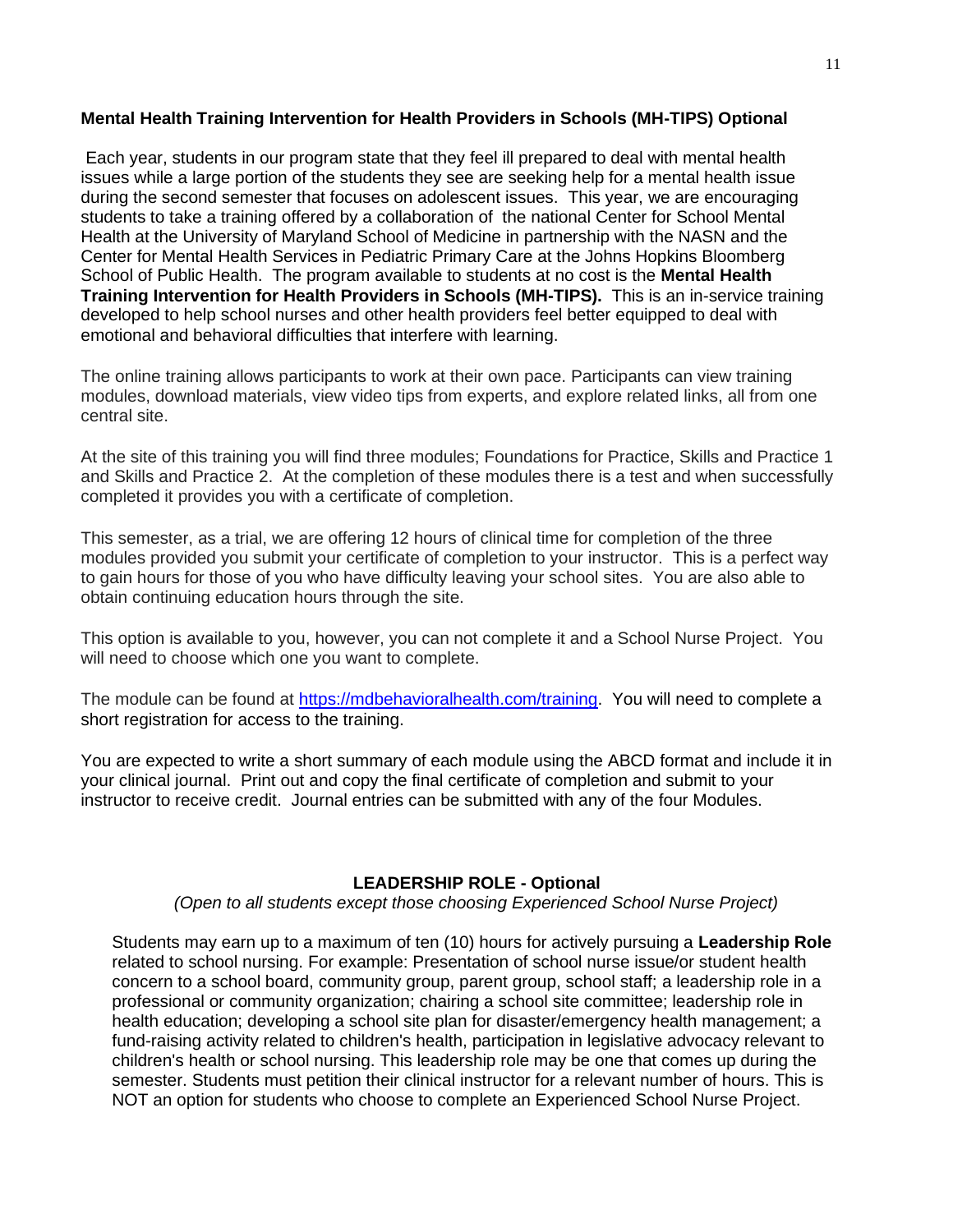# **EXPERIENCED SCHOOL NURSE PROJECT - Optional (School Nurses with 2 or more years of secondary school nursing experience)**

A Project *will take the place of one of the three student goals*. As previously indicated the project must be approved by the student's preceptor and based upon a recognized need. This may take place at the student's own school or that of the student's preceptor. It must be something that would benefit other school nurses and/or the school district in general.

# *Examples of projects:*

- o Developing a PowerPoint presentation that can be used as a schoolboard presentation, an in-service of staff or presentation to parent group, etc
- $\circ$  Getting involved in a research project or a survey, i.e., gathering data to determine the need for a program; follow-up activities; etc.
- $\circ$  Involvement in grant writing project to fund a program/purchase equipment, etc.
- $\circ$  Working on a segment of a coordinated school health and wellness program with another district department, i.e., food services/administration to get vending machines removed from campus, or psychology services to develop a program related to school safety, bullying awareness and prevention, or physical education department to facilitate exercise, nutrition; etc.
- $\circ$  Developing a resource binder of relevant community agencies; planning ad carrying out a health fair on campus; etc.

# Completion of *Experienced School Nurse Project Proposal*:

- 1. Project proposal must include a statement justifying the project, timelines for its completion within the semester, and the preceptor's initials signifying approval. A copy of completed form is to be sent to clinical instructor with **Module 1**work.
- 2. **For Module 2 and Module 3**, project progress notes must be written up separately from other journaling and include details regarding time spent onproject.
- 3. *On completion of project, student's preceptor is to sign off on the project on the original form*. The signed completed project proposal, along with an electronic/hard copy of the project is to be sent to the student's clinicalinstructor.

**Note***: Experienced School Nurse Project is worth up to 20 hours.*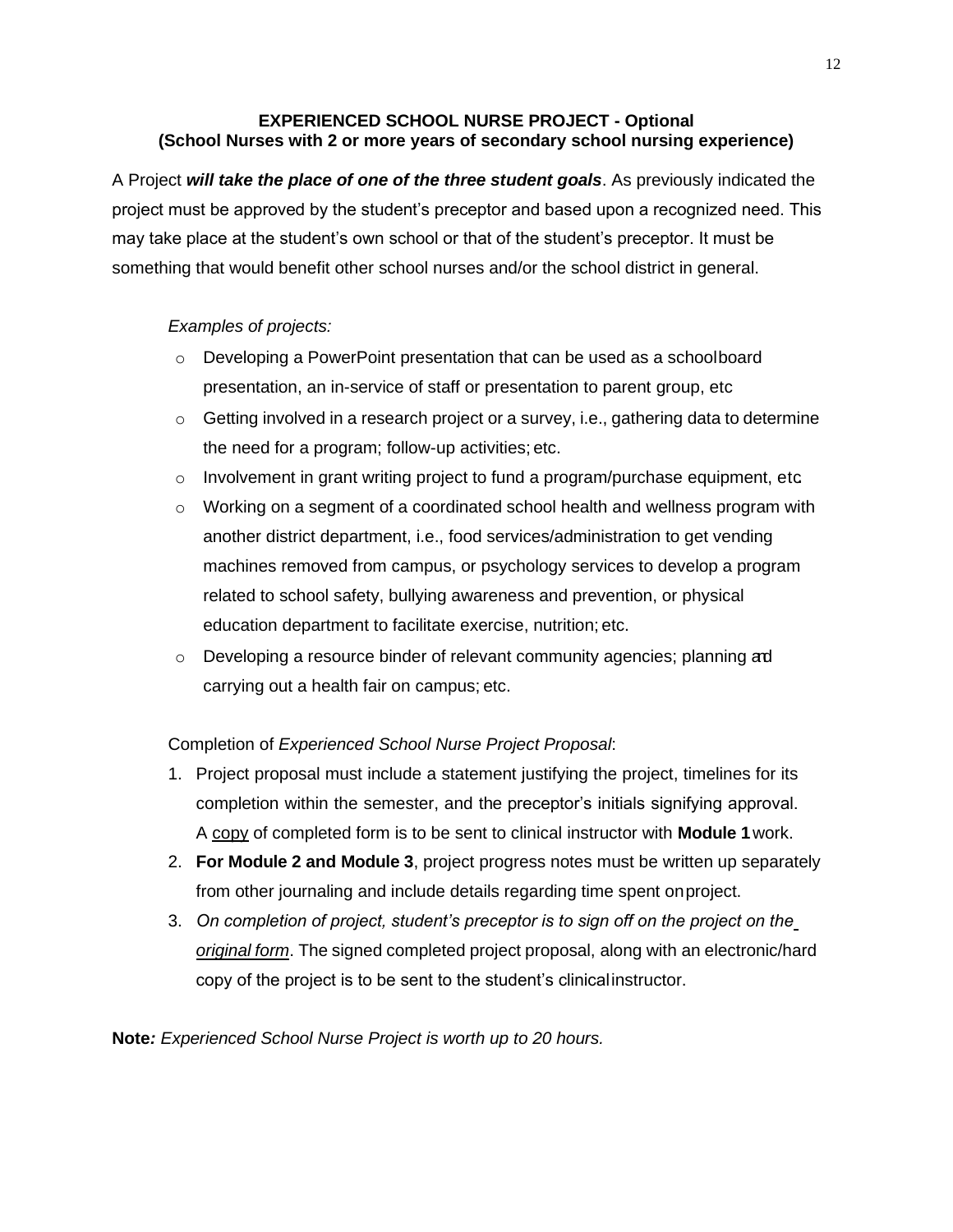#### **Clinical Experience for Students who are NOT currently practicing School Nursing***:*

- ✓ Students *must* complete the full 120 hours under direct supervision of apreceptor.
- ✓ Of those 120 hours, students *must* attend a minimum of 3 school nurse meetings, conferences or workshops related to school nursing (up to 12 hours), with preceptor pre-approval. These may be district, local, or CSNO meetings.
- ✓ Additionally, students *must* spend between 6 and 8 hours in activities involving the community that are relevant to elementary school nursing, i.e., visits to health referral agencies, participation in community health fairs, migrant clinics, PTA meetings, other. These activities must be with preceptor pre-approval.
- ✓ The remaining 100 hours *must* be spent at school sites *working under the direct supervision of a qualified preceptor or his/her qualified school nurse designee.*

*Nurses Currently Employed as Public Health Nurses:*

 $\checkmark$  Nurses who are employed by a health department or other community agency will be given 20 hours of credit toward their clinical practice leaving 100 hrs.remaining.

# **GUIDELINES FOR TIME SPENT IN CLINICAL PRACTICE**  BY STUDENTS **NEW** TO SECONDARY SCHOOL NURSING *(SUGGESTED* CLINICAL ACTIVITY CHART)

| <b>ACTIVITY</b>                                              | <b>80 HRS.</b> | <b>120 HRS.</b> |
|--------------------------------------------------------------|----------------|-----------------|
| Health office management/student visits to Health Office     | 10 hrs.        | 14 hrs.         |
| Screening (hearing, vision, dental, scoliosis)               | 8 hrs.         | 14 hrs.         |
| Immunizations (paperwork, clinics, follow-up)                | 6 hrs.         | 14 hrs.         |
| Medications/special procedures                               | 8 hrs.         | 10 hrs.         |
| Home visits, parent contacts                                 | 4 hrs.         | 8 hrs.          |
| Case management, chronic conditions health care/action plans | 8 hrs.         | 10 hrs.         |
| Other programs, i.e., Special Ed.                            | 6 hrs.         | 10 hrs.         |
| Health teaching (classroom, groups, health fair)             | 8 hrs.         | 10 hrs.         |
| Faculty meetings and other school activities                 | 6 hrs.         | 8 hrs.          |
| Health assessment, health histories, IEP, 504 work-ups       | 6 hrs.         | 8 hrs.          |
| Meeting attendance, SST, IEP, 504                            | 6 hrs.         | 8 hrs.          |
| Record keeping and report writing                            | 4 hrs.         | 6 hrs.          |

*Further Use of Clinical Hours*

With approval from preceptor, all students should make every effort to attend at least 2 school nurses inservices during the semester (up to 12 conference hours), and must spend between 6-8 hours involved in community related activities, i.e., visiting health agencies relevant to adolescent health, SARB meetings, and/or other activities relevant to secondary school nursing.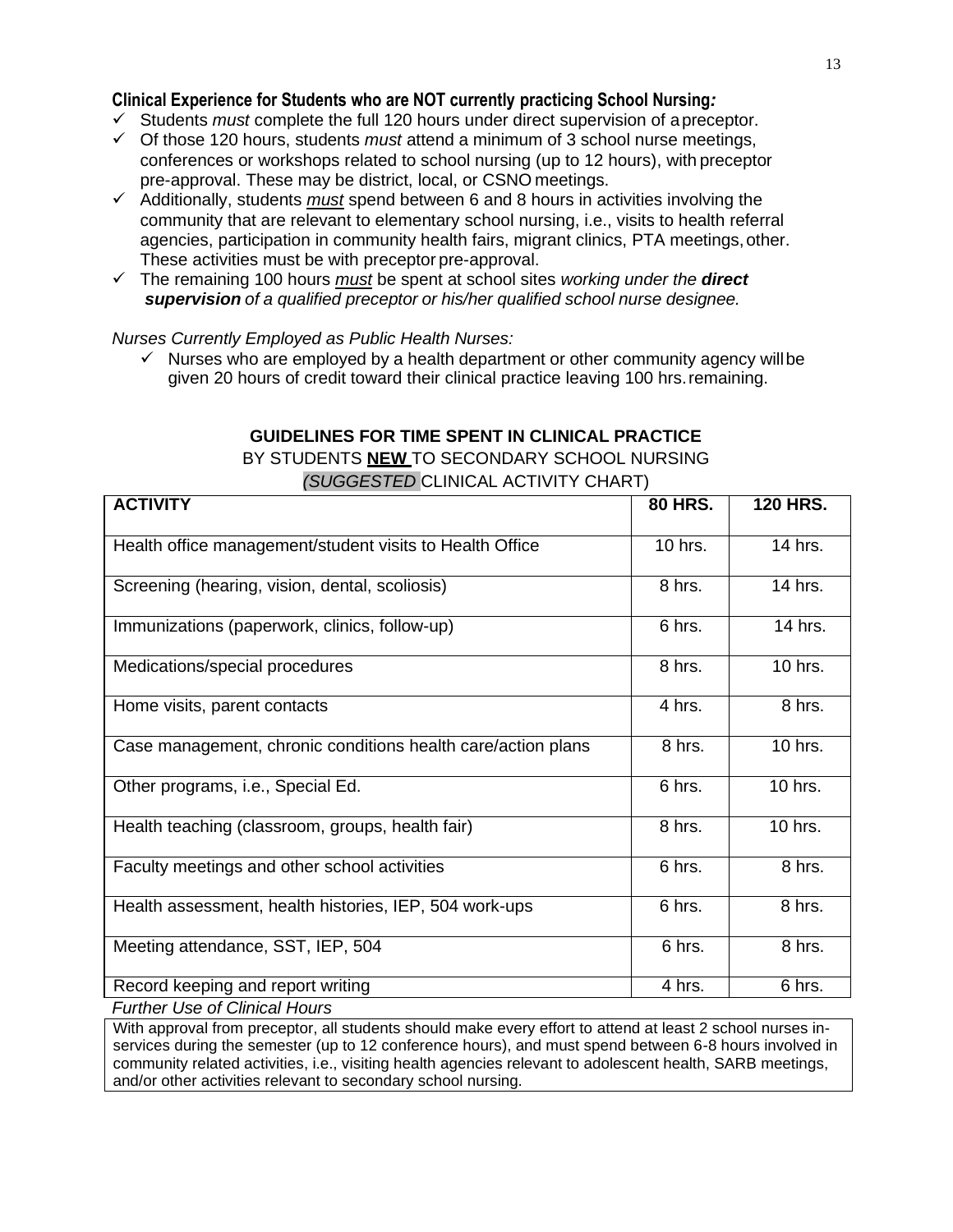# **STUDENT GOALS AND LEARNING OBJECTIVES (5 points)**

- Goals and objectives MUST be developed with input from the student's preceptor prior to or during the first week of the student's clinical experience.
- The opportunity for the student to create their own goals and objectives is a chance for students to personalize their learning experience. The aim should be a rounded experience in Secondary School nursing.
- Goals and Learning Objectives must reflect areas where experience is needed or, for experienced school nurse students, areas of special interest within course guidelines.It is expected that goals and objectives will be accomplished before the end of the semester.
- Students are to have *three (3) Student Goals with a suggested three (3) Learning Objectives with three (3) Learning Activities for each goal.* Students also need to indicate how each of these goals will be measured in order to determine learningoutcomes.

If the student has little or no previous experience in Secondary school nursing, (includes middle school and high school) spend time at both the middle and high school level for a global perspective of secondary education. The student will want to make an effort to become familiar with the district Policy and Procedure Manual, spending some time observing in a special education classroom and in other specialtyprograms.

If the student has experience in Secondary School nursing, they may want to spend time at the middle school level or vice versa. Students should also seek experience in specialty areas such as alternative high schools, special education programs, a mental health unit, programs for pregnant and parenting teens; working with a NP in a school site clinic dealing with adolescent health issues/sports injuries; spend time with an athletic trainer; become involved in planning a coordinated school health program; visiting community programs/agencies that are relevant to secondary school nursing, etc.

#### **Timeline for Developing Student Goals and Learning Objectives***:*

Email a rough draft of goals and objectives to the student's clinical instructor for review. The clinical instructor will notify the student if goals and objectives are satisfactory, or if changes are necessary. Student Goals and Learning Objectives should be *finalized before the third semester week once the student has begun clinical practice*. Once approved, points will be posted in the student's online grade book. Send a finalized copy in Canvas with **Module 1.**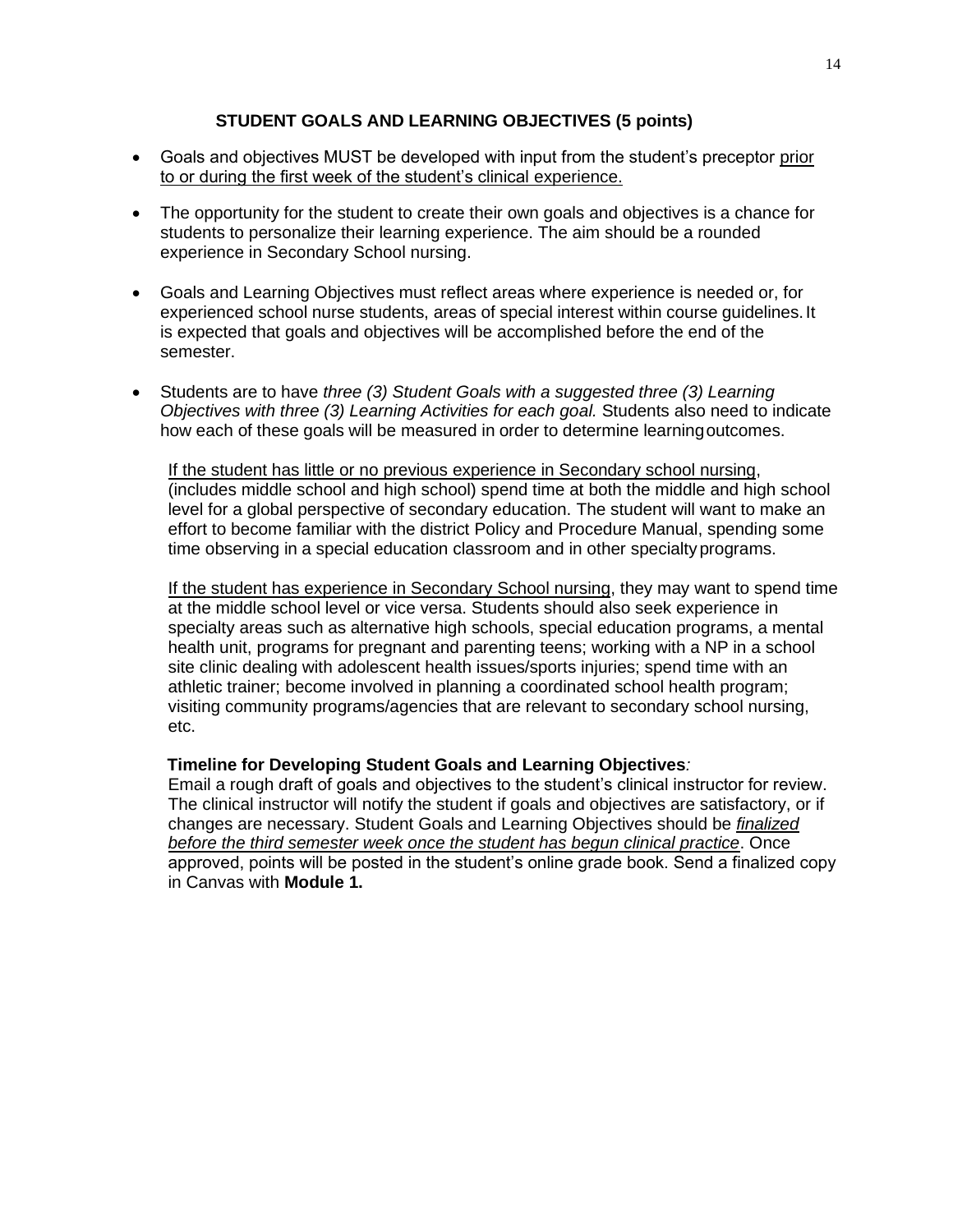# *TEMPLATE to be used for Goals and an EXAMPLE of the requirement:*

| Goal 1<br>To gain insight into care and medical management of various health conditions and health<br>problems seen among students at the secondary level.<br>(Very Broad Statement) |                                                                                                                                                            |                                                                                                                                                                                                                                                                                                                                                                                                                                                                                                                                                              |  |
|--------------------------------------------------------------------------------------------------------------------------------------------------------------------------------------|------------------------------------------------------------------------------------------------------------------------------------------------------------|--------------------------------------------------------------------------------------------------------------------------------------------------------------------------------------------------------------------------------------------------------------------------------------------------------------------------------------------------------------------------------------------------------------------------------------------------------------------------------------------------------------------------------------------------------------|--|
| <b>Learning Objective</b><br>(Less Broad Statements)                                                                                                                                 |                                                                                                                                                            | <b>Learning Activities</b><br>(Very Specific Statements/Use Action Verbs)                                                                                                                                                                                                                                                                                                                                                                                                                                                                                    |  |
| A. Describe 5 common health problems<br>associated with adolescents at the<br>secondary level.                                                                                       |                                                                                                                                                            | Interview preceptor regarding the most common<br>Ц<br>health problems associated with adolescents.<br>Review at least two valid sources of information<br>П<br>related to each of these identified conditions.<br><b>Interview</b> 2 students in each of the identified<br>П<br>categories of common health problems for<br>insight into self-care issues, management<br>concerns, attitudes, and/or self-esteem<br>concerns and document findings.                                                                                                          |  |
|                                                                                                                                                                                      | B. Describe the assessment process used by the<br>secondary school nurse in evaluating various<br>health problems at the secondary level.                  | <b>Observe</b> preceptor using the Nursing Process<br>0<br>in determining and caring for an adolescent<br>who may be diagnosed with one of the common<br>health problems.<br>Interview preceptor regarding IHPs/Emergency<br>$\Box$<br>care plans/504s that could be used in meeting<br>the health care needs of a student diagnosed<br>with a common health problem.<br><b>Conduct</b> health assessments, with preceptor<br>$\Box$<br>guidance, on at least 10 students with complaints<br>related to the conditions noted above and<br>document findings. |  |
|                                                                                                                                                                                      | C. Determine screening methods used by the<br>secondary school nurse to detect health<br>problems in students at the middle school/<br>high school levels. | Review and list sections of Ed Code related to<br>□<br>mandated screening of students in grades 7-12<br>for insight into screening grade levels and<br>guidelines.<br>Interview preceptor regarding steps in planning<br>$\Box$<br>for the different types of mass screening,<br>screening techniques, rescreening, referral, and<br>paperwork involved and document findings.<br><b>Assist</b> preceptor in conducting 2 different types<br>$\Box$<br>of mass screening in at least 2 secondary<br>grade levels, and document experience.                   |  |
| This goal be will be measured to determine learning outcome by:<br>Preceptor evaluation of skill, clinical journaling and self-evaluation.                                           |                                                                                                                                                            |                                                                                                                                                                                                                                                                                                                                                                                                                                                                                                                                                              |  |

*School nurses with two or more years of school nursing experience at the Secondary Level are expected to be more creative in developing their Student Goals.*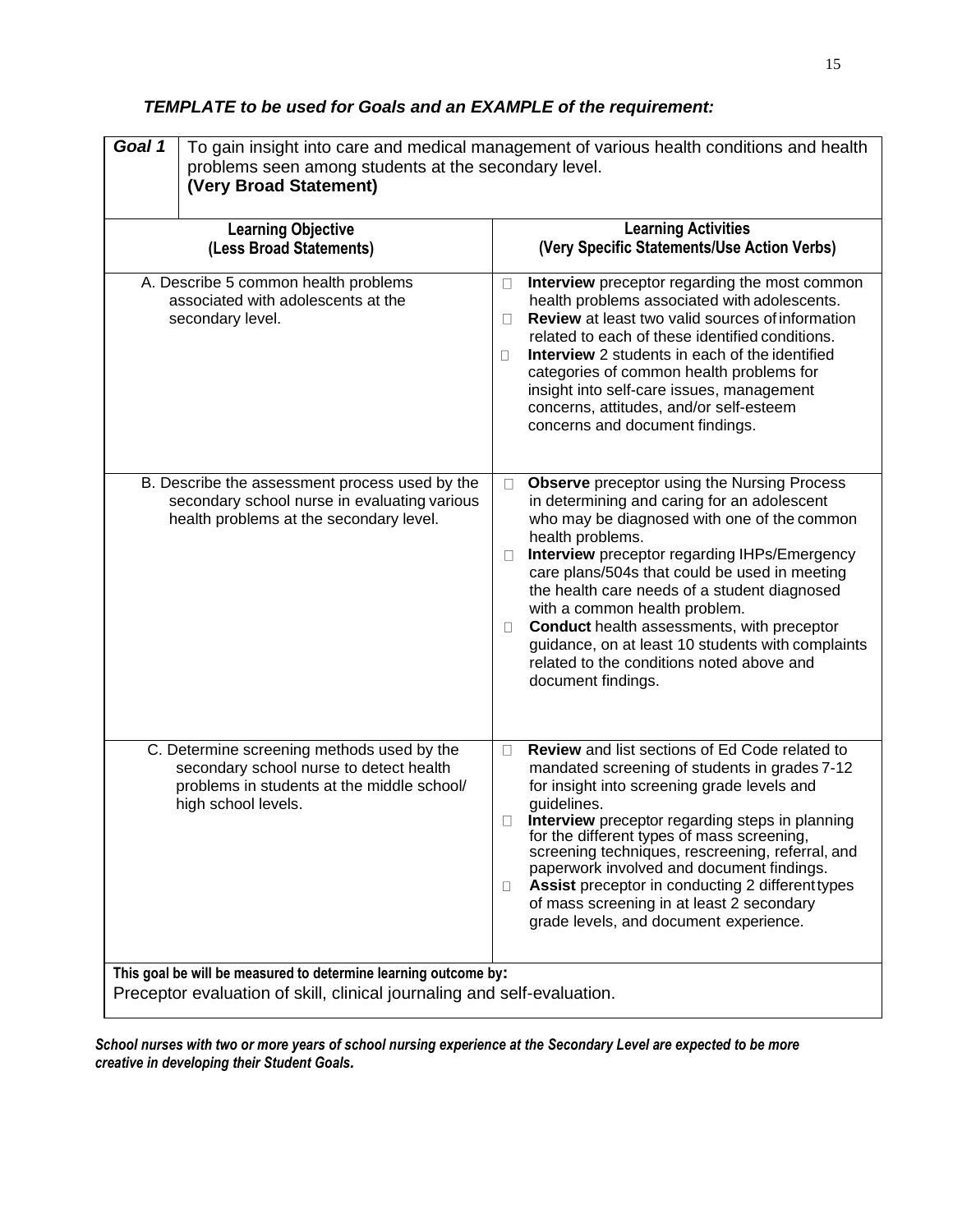# **MID-TERM PROGRESS CHECKPOINT**

# *Mid-Term Evaluation of Student Goals and Learning Objectives***:**

Between the  $7<sup>th</sup>$  and 11<sup>th</sup> week of the semester, students are to sit down with their preceptor to discuss progress towards achieving their goals and objectives. At this time changes may be made in the student's goals, learning objectives or activities, if necessary, to benefit the student's learning experience, i.e. interest in another area, or to change/drop a learning activity because another opportunity has opened up or the experience is unavailable.

# *Mid-Semester Three-Way Conferences***: (Point value, 5)**

Between the  $7<sup>th</sup>$  and 11<sup>th</sup> week of the semester, students are to arrange a 3-way conference between themselves, their preceptor, and clinical instructor. The conference should take place when the student and preceptor are together at a school site. Students are to contact their clinical instructor to share contact information, i.e., time, place, and phone numbers. Distance learners are to arrange a time for a 3-way telephone conference. Instructors are able to use Zoom videoconferencing for these meetings if you are interested.

# **FINAL NARRATIVE SELF EVALUATION**

# **Final Narrative Self Evaluation: (Point value, 2)**

Students are to complete a *Final Narrative Self Evaluation* upon completing their clinical experience. This is to be a one-page summary of their clinical experience. It should include the following:

- $\checkmark$  Attainment of goals and objectives
- $\checkmark$  Areas of major learning and insight
- $\checkmark$  Strengths, new skills, improvements
- $\checkmark$  Changes, what you would have done differently
- $\checkmark$  Comments regarding practicum experience

# **CLINICAL JOURNAL GUIDELINES (14 PTS.)**

Journaling begins with the first preceptor meeting to plan practicum experience.

A. The purpose of weekly journaling is three-fold:

- 1. A method of keeping track of your hours and activities.
- 2. Provides an ongoing communication with the clinicalinstructor.
- 3. A method for sharing accomplishments, insights, andexperiences.

*B.* Within each 6-8-hour period, list general practicum experiences. Using the steps in B2 or B3 below, d*escribe 1 meaningful clinical encounter or insights you gained in each 6-8-hour period of time.*

# *2.* For a **clinical experience** succinctly describe thefollowing*:*

- *a. What you did (i.e., steps in the Nursing Process, including personalencounters).*
- *b. Information sources (i.e., preceptor, policy, code, website, article, nursing standard).*
- *c. What you learned (i.e., a process, skill, method, validation of ownpractice).*
- *d. How you plan to use the insight gained in your own SNpractice.*

*3.* For **conference/workshop/community activity,** succinctly describe the following:

- *a. Type of activity, setting, type of attendees, and quality of the presentation.*
- *b. Sources of information for future reference related to topics covered/activity.*
- *c. New and useful information that you learned related to subject matter/activity.*
- *d. How you plan to use the insight gained in your own SNpractice.*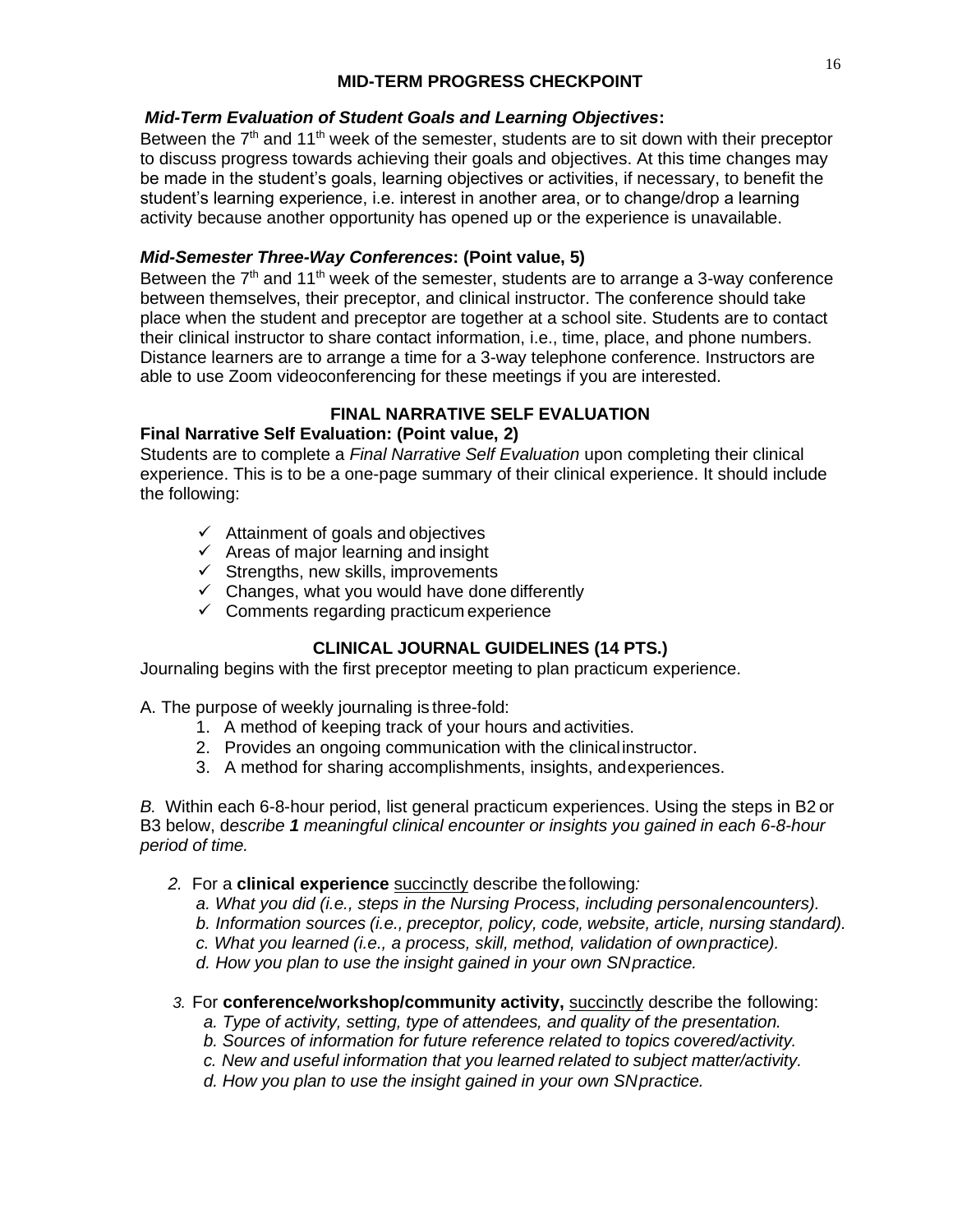# **Examples of the two types of required Journaling:**

#### **Example #1** Documentation of Clinical Time

Student Name NURS 187 Module 1

| Semester Week | Date of Clinical Activity | Hours of Practice | <b>Remaining Hours</b> |  |
|---------------|---------------------------|-------------------|------------------------|--|
|               | 2/10/20                   |                   |                        |  |
|               | 2/12/20                   |                   |                        |  |
|               | 2/14/20                   | ں ا               | ۱.۰                    |  |

*Summary of Time Spent:*

4 hours screening middle school students forscoliosis 3 hours managing health office traffic with preceptor 1.5 hours reviewing district policies and procedure manual

#### **Example #2** – Documentation of a meaningful clinical learning experience - Journal Narrative

Within each 6-8-hour period describe **1** meaningful clinical learning experience you gained in that given period of time. Describe the following using the a-b-c-d format:

- a. What you did (steps in the Nursing Process, including personal encounters);
- b. Information sources (preceptor, website, article, policy, code, position statement);
- c. What you learned (a process, skill, method, validation of own practice);
- d. How you plan to use the insight in your own SNpractice.

#### *Journal Narrative: Example of elaboration on experiences.*

*Tuesday, 2/9/19, 9:00 a.m. –12:00 p.m. (Screening middle school students)*

- a) I spent 3.5 hours at my preceptor's middle school assisting with scoliosis screening of  $7<sup>th</sup>$  and  $8<sup>th</sup>$  grade students. My preceptor informed me that she had coordinated withthe P.E. teachers at the beginning of the semester and sent out 'negative' consent slips to parents in the *Back to School Packet*. I had previously assisted her with putting together screening cards and in showing a short video to students in P.E. classes to prepare them for scoliosis screening. Today, the P.E. teachers cooperated by passing out screening cards and sending the students to designated areas for screening. About 3% of the students were identified as needing rescreening by an orthopedic surgeon who was scheduled to come to the school at the end of the month. Using the scoliometer, I actually identified two students who appeared to have a mild curvature of the spine. My preceptor rechecked the student's backs and confirmed my findings.
- b) Prior to screening day, I reviewed the CDE (2007) *Standards for Scoliosis Screeningin CA Schools*. My preceptor explained to me the importance of planning and scheduling screening events. She also demonstrated use of the scoliometer and other screening techniques prior to screening students.
- c) I learned that it was very important to prepare students on what they should expect on screening day in order to gain their cooperation. I also learned important screening techniques, i.e., the importance of checking not only the student's back, but shoulder, hip, and leg for discrepancies. I realized how much planning, coordination, and cooperation goes into planning a successful screening event.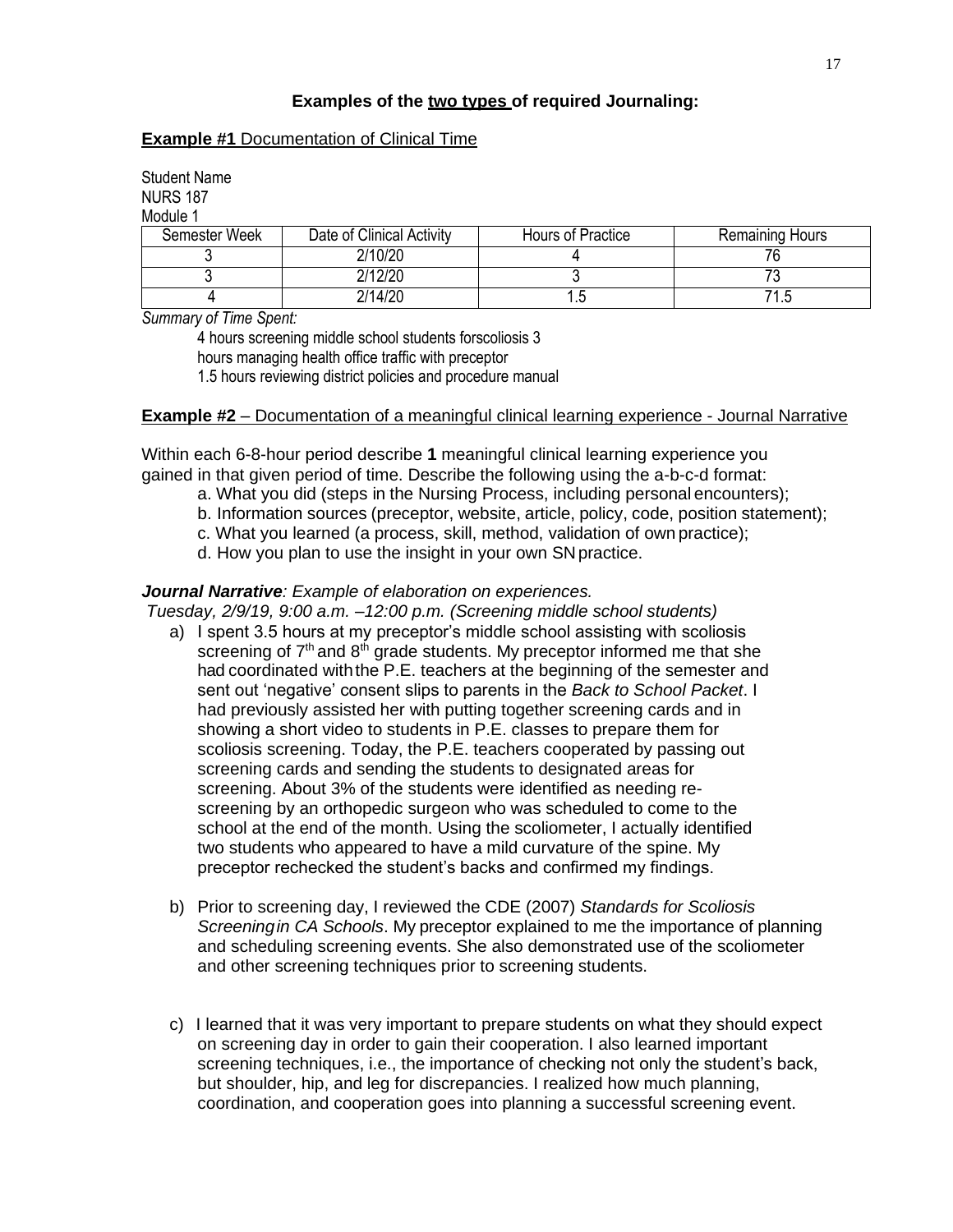d) I plan to use what I have learned in the area of planning and organizing scoliosis screening, and in preparing students for screening in my school nursingpractice.

*Note: It is not expected that your first journal entries for Module I will include more than opening statements, initial meeting with your preceptor to discuss student Goals and Learning Objectives and plans for the semester, etc. If clinical practice has been started prior to the third week more extensive journaling should be included. For 80 clinical hours, 10 write-ups are expected over the semester.*

#### **SECONDARY SCHOOL JOURNAL QUESTIONS** *(16 points total)*

The following questions relate to different aspects of your secondary school nursing practice or preceptor experience. Response to each question should be 1 to 4 pages with references cited (APA format). Responses to journal questions should be titled and written up separate from clinical journal entries.

#### *Module I, Weeks 1-4*

Discuss the school nurse's role with your preceptor. How does the role of the school nurse in the secondary setting differ from that in the elementary setting? What skills/ expertise/ experiences are most useful in the high school setting? What are the most common issues/concerns in this setting? What is different about organizational methods and time management in the secondary setting?

#### *Module II, Weeks 5-8*

*Review* **Standards for Scoliosis Screening in California Public Schools (2007)**  on the California Department of Education website;

[www.cde.ca.gov/ls/he/hn/index.asp](http://www.cde.ca.gov/ls/he/hn/index.asp) What is scoliosis and how does it impact learning? Design a scoliosis program for your district that includes the following: program objectives, characteristics of an effective program, legal basis for scoliosis screening, who can provide screening, what might be recommended student education components? Describe screening technique and criteria for referral. What are psychological considerations, privacy and confidentiality considerations? What are elements of parental notification? What could you do if there is student refusal? What follow-up might be needed for a student diagnosed in the school setting to facilitate school participation? What are potential programs in your area that could provide assistance to students who need treatment? Is there a California State Mandated Report? This question will require a longer write up than the other journal questions.

#### **Alternative Journal Question for Module II (for those no longer conducting scoliosis screenings)**

In 2016 the United States Department of Health and Human Services Office states that "approximately one out of five adolescents have a diagnosable mental health disorder, and nearly one third shows symptoms of depression".

List the most common adolescent mental health disorders in your district. Describe warning signs/symptoms of each concern. What nursing and district team interventions do you use in your district?

What prevention and early intervention services are available in your district and community?

Do you believe that stigma regarding mental health disorders inhibits some adolescents and their families from seeking help?

Describe community resources for on-going care.

Is it difficult to actually access care (availability of resources, transportation, insurance, time of available appointments, cultural respect)?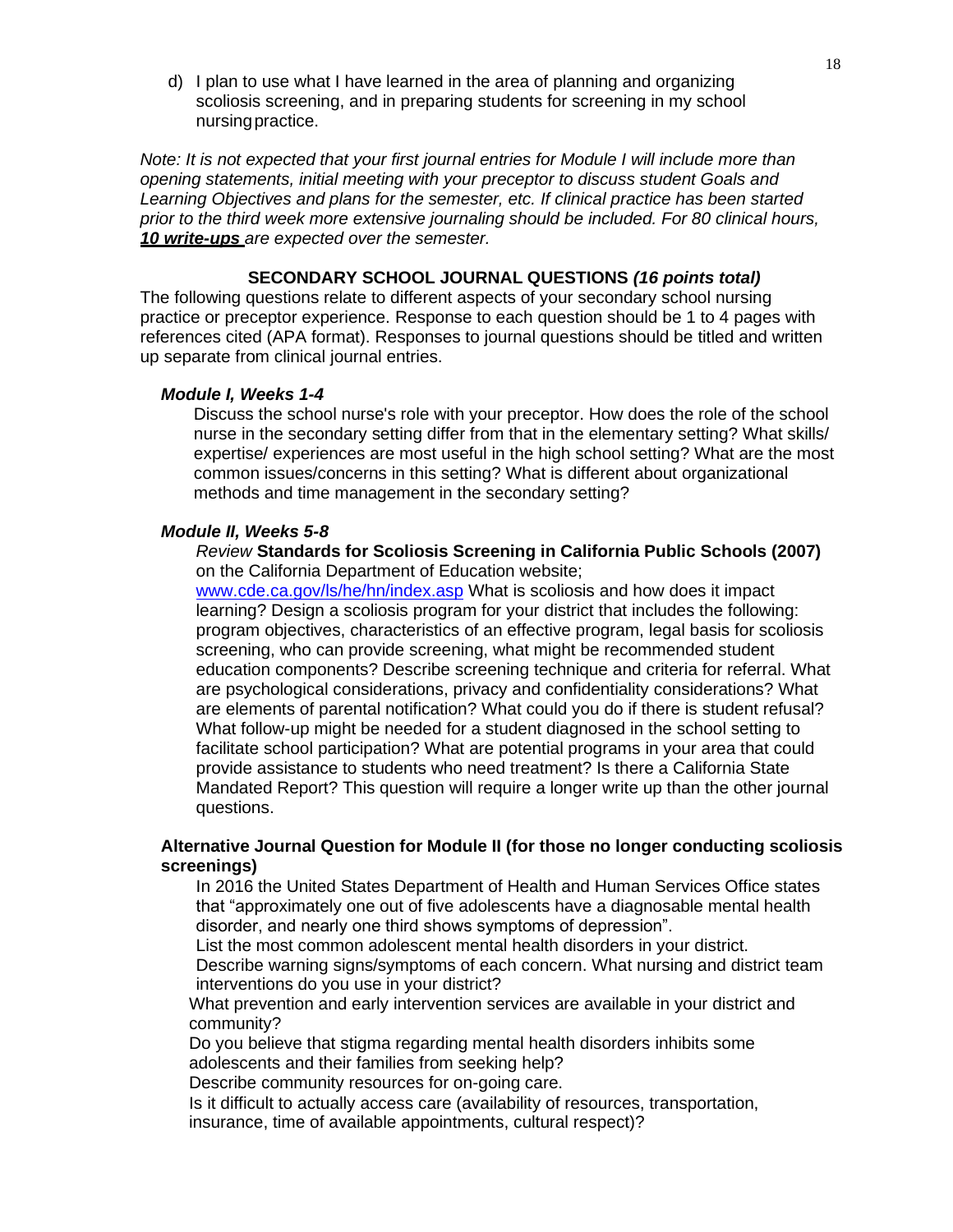# *Journal Questions continued*

#### *Module III, Weeks 9-12*

Discuss alternative programs for adolescents and young adults within your district. What community programs exist for students with mental health issues, pregnancy issues, substance abuse, etc.? Take an opportunity to find out about these programs. Make a site visit to at least one program in your district. Share your findings.

#### *Module IV, Weeks 13-15*

Has your philosophy of school nursing changed in the last year? Discuss your plans for continuing your professional growth in school nursing practice. How do you plan to continue to promote your professional image among fellow professionals and students? What value will you place on membership and involvement in professional organizations relevant to school nursing? Give reasons and examples.

# **CANVAS DISCUSSION BOARD PARTICIPATION (12 PTS.)**

In Nursing 187, Students should plan to spend approximately 45 minutes per week participating in discussion on Canvas. This includes reading time as well as writing time. **Note: A forum, "Ask the Instructor," will be available for students to ask questions of their instructor.**

#### **Guidelines for Participation**:

- $\checkmark$  The time spent on the discussion board may be broken down into increments to suit the student's availability of time, though contributions should ideally take place over a matter of several days to allow for meaningful discussion and input fromothers.
- $\checkmark$  Contributions to discussion should be meaningful to fellow students and relevantto school nursing. Students should feel free to enjoy the networking anddiscussions.
- $\checkmark$  Week 1-2 students are free to get acquainted with the Canvasprogram.
- $\checkmark$  Week 3 The clinical instructor will open bi-monthly forums on the Discussion Board with suggested topics/prompts for discussion. Students will be free to bring up topics of interest to discuss such as clinical situations/problems, share information on workshops, job opportunities, lesson plans, and other information of interest to fellow students.
- $\checkmark$  Guidelines for discussion beginning with 3<sup>rd</sup> week:
	- Rule of thumb, 2 paragraphs per week spread over several topic areas
	- A paragraph is described as one opening sentence, at least 3 supporting sentences, and a closing sentence.
	- Discussions will be monitored by clinical instructor
	- Students are graded on their quality as well as minimum quantity of participation.
	- 1 of the 2 paragraphs should be in response to a classmate's posting.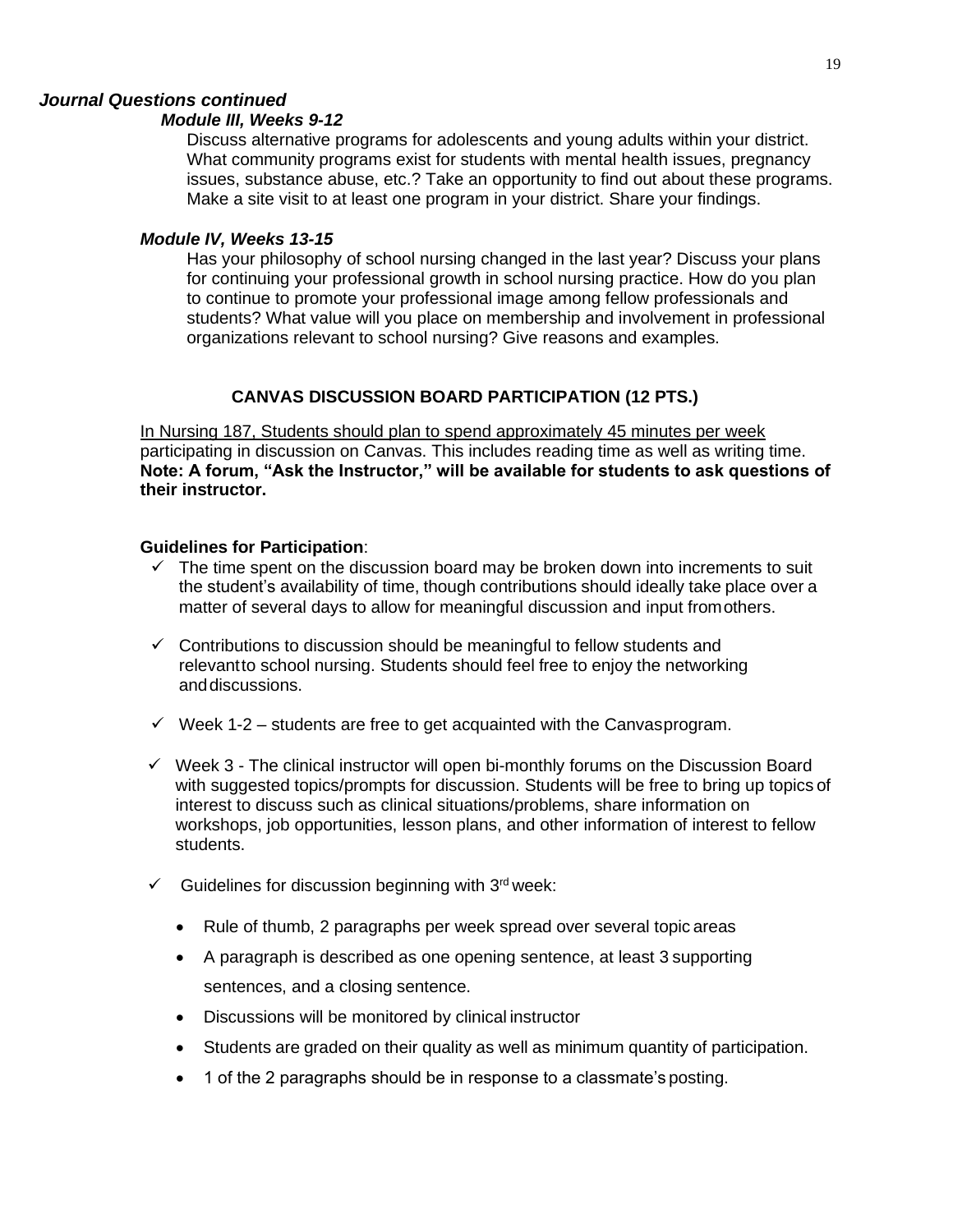#### **WRITTEN ASSIGNMENTS**

#### **Newsletter/Webpage (Due with Module II) (Point Value 10)**

- $\checkmark$  Develop a one or two-page newsletter (not just an article or a flyer) with plans to distribute it to students/families or faculty/staff. The newsletter should include the following: Newsletter title, author's name and title, an opening paragraph directed at a specific group of readers, articles/subject matter of the newsletter and closing with information on how to contact the school nurse. In lieu of a newsletter, a webpage can be developed following the sameguidelines.
- $\checkmark$  For Spring 2020, as part of a grant, we are focusing on dental health for adolescents. Resources will be provided for you to use to create the content of your newsletter and two webinars will be provided by February 1<sup>st</sup> to give additional information. More info will be posted in Announcements. The length of time for webinars can be counted as clinical time.
- $\checkmark$  Make sure that the subject matter relates to age appropriate adolescent health issues. Students can use a theme for their newsletter, addressing several aspects of the theme in titled sections; or students can incorporate several 'news briefs' in their newsletter on different topics. Sources of information should be included.
- $\checkmark$  Be creative! It should look professional and eye catching through use of color, clipart, and an accepted newsletter format (columns) through use of a template developed by *Microsoft office, Microsoft publisher, etc.*
- $\checkmark$  Students should plan to send out their newsletter to targeted readers in their own school district or that of their preceptor. Before distributing it, the newsletter must be read and approved by the student's preceptor, and permission must be obtained from the school principal or designee.
- $\checkmark$  Post your newsletter on the N187 Canvas in the forum created for that purpose or share the link to your webpage.
- $\checkmark$  When submitting other Module II work, include a cover page with a one-two paragraph narrative commenting on your learning experience, what you would/would not do differently, how well it was received, feedback from preceptor, fellow professionals and/or recipients of the newsletter.

#### **Health Education Curriculum Proposal and Teach OR the Aggregate Teaching/Small Group Activity (Due with Module III) (Point value, 16)**

- a) Speak with your preceptor and school site teachers who teach health curriculum regarding what is included in the secondary health curriculumat the school site.
- b) Select a topic that is NOT included in the curriculum or is not addressed, i.e., sun exposure/tanning, tattooing, body piercing, testicular self-exam, CPR for students, etc.
- c) Discuss with your preceptor and classroom or PE teacher about the possibility of incorporating this proposed topic into the curriculum. This may also need to be discussed with a school site curriculum committee and/or school site administrator.
- d) Review Ed Code and applicable district policies related to subject matter, i.e., parent permission to present information on reproductive issues, etc.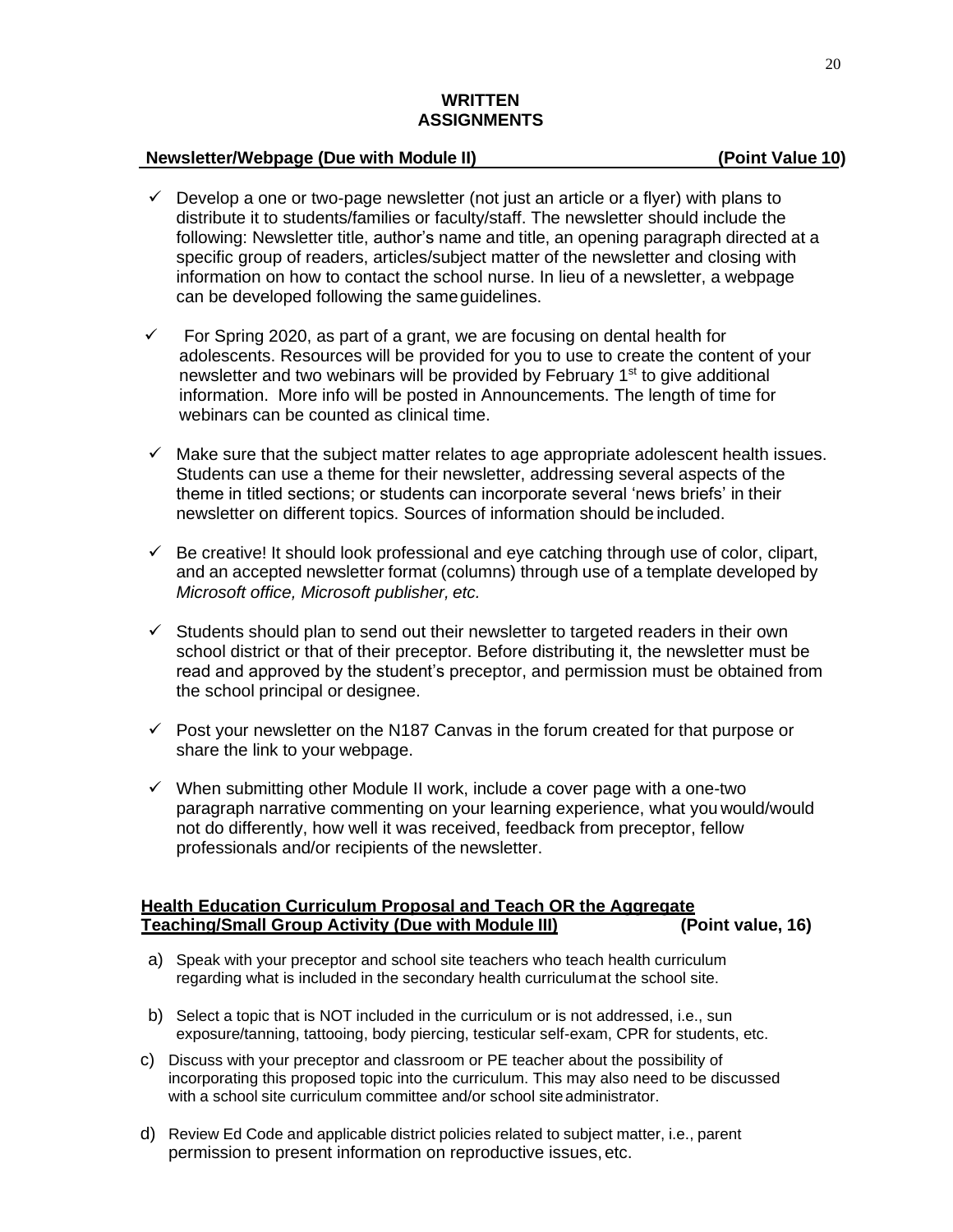- e) Following approval, write a 2-4-page proposal, including the following:
	- ✓ Problem statement and justification for topic inclusion
	- $\checkmark$  Summaries of current literature/research (2 current journal articles and 1 website search)
	- $\checkmark$  Comment on Ed Code, district policy whether or not necessary and/or appropriate.
	- ✓ Incorporate guidelines from CDE *Health Ed Content Standards* (2009) or the *Health Framework for California Public Schools,* in justifying subject matter and grade level appropriateness.
	- $\checkmark$  Briefly discuss two relevant learning theories that apply.
	- $\checkmark$  Apply Neuman's Systems Model as it relates to healtheducation.
	- $\checkmark$  Discuss process for implementation (steps taken to incorporate curriculum, i.e., approval from whom, grade level, course, how, where, when it will be taught, teacher/SN to whom curriculum will be given to incorporate into current curriculum.)
	- $\checkmark$  Include reference sources and teaching materials such as handouts.
- f) Design a Teaching Plan on this topic using the Teaching Plan Outline below as a guide.
- g) Carry out your plans to teach the lesson to the appropriate group with observation by your preceptor and/or classroom teacher present. Request feedback on effectivenessof teaching.
- h) Summarize your teaching experience on a separate sheet of paper (1/2 page). Discuss impressions/successes/things you would do differently.
- i) Share teaching outline and sources with classmates onCanvas.

# **What to include in the Teaching Plan Outline:**

- $\Box$ Topic
- $\Box$ Main Goal/Objective of Lesson
- Behavioral Objectives for Learners (use measurable action verbs!)  $\Box$
- $\Box$ Teaching Methods (lesson activities)
- $\Box$ Evidence of learner readiness and why they need thisinformation
- $\Box$ Setting/room arrangement
- Materials (visual aids, A-V, handouts, etc.)  $\Box$
- $\Box$ Content outline including introduction, body, and summary \*Note---this outline should be complete (basic information, but in outline format). Another SN or teacher who is familiar with the subject should be able to give the presentation using this outline. A content outline that consists of main topics without underlying facts and rationale does not meet the criteria
- $\Box$ Method of Learner Evaluation, i.e., Pre/Post-Test (copy to be sent withpaper)
- $\Box$ References/sources where teaching materials can be found

*Teaching time only may be subtracted from clinical hours*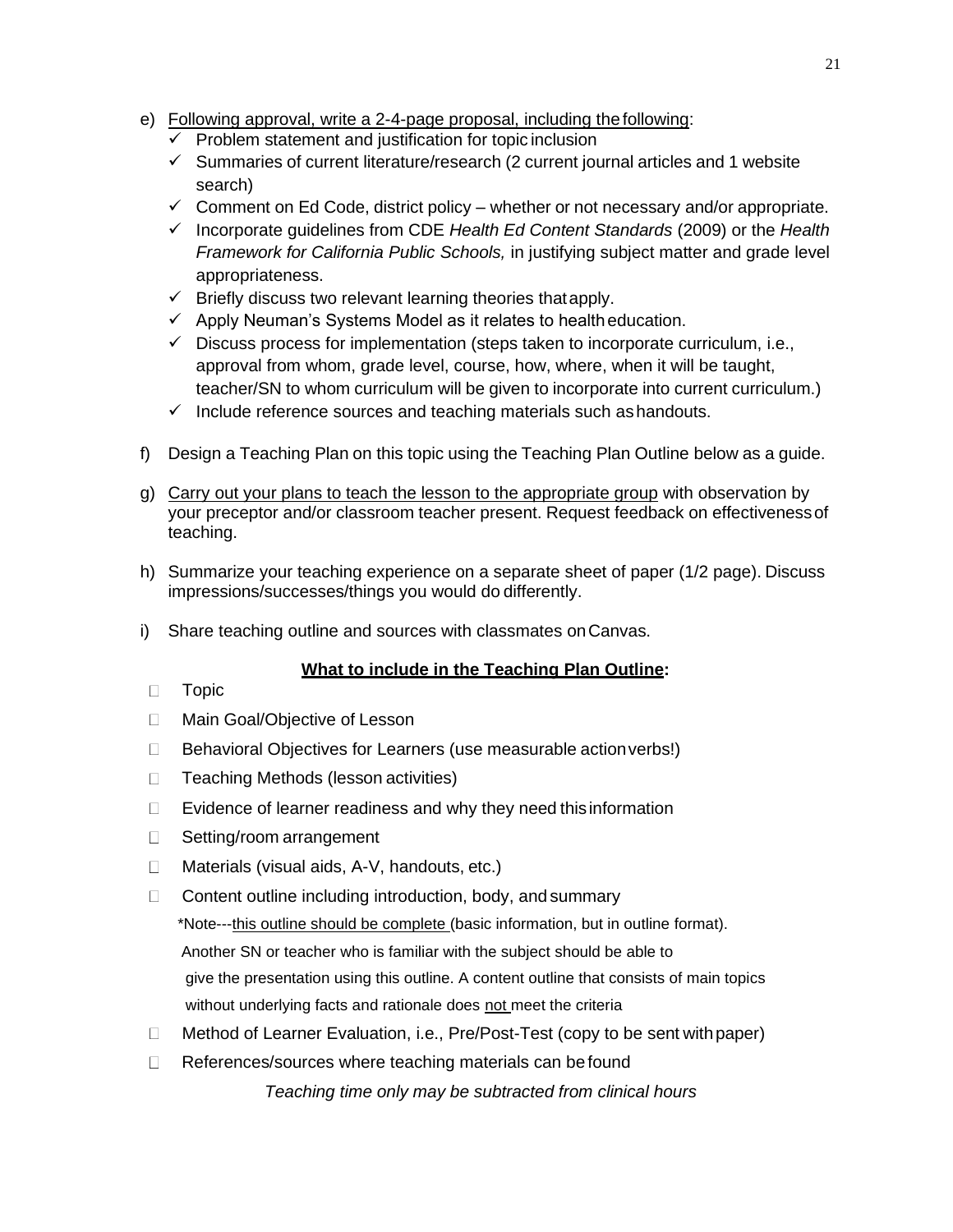# **The Aggregate Teaching/Small Group Activity (Point value, 16)**

- a) Check with preceptor, psychologist, counselor, teachers, others for help in locating an aggregate with a particular health education/counseling need, i.e. pregnant minors, school-age parents, continuation students, nutritionally at-risk students, athletes, smokers, etc.
- b) Group size should be approximately 6-12 students. **It is best to utilize an alreadyexisting group.** Plan early for this assignment and check with your preceptor for possible existing groups/sites. If there are none of these types of groups available at a school site, obtain approval from preceptor to attend some other type of organized group function in your community that meets the needs of secondary schoolchildren.
- c) Interview your preceptor and/or teacher regarding the appropriateness of subjectmatter for group discussions.
- d) Review the following:
	- Group process/dynamics theory
	- Two literature/research articles, and at least 1 website, relevant to discussion topics planned
	- Learning theories
	- Cultural theory(s) as appropriate
	- Education Code; district policies relevant to subject matter
	- Neuman's Systems Model as it may relate to learning
	- CDE *Health Framework for California Public Schools* with regard to grade level appropriateness
- e) When planning, think in terms of a less structured support group approach.
- f) Prepare informal lessons and group discussion/activity on a pertinent topic(s**)**. Try to focus these sessions on support rather than formal teaching, bringing them necessary information, and discussing what is of interest to the group.
- **g)** Plan to meet with this group on a continuing basis for a minimum of **3sessions.** (If 3 sessions is an impossibility discuss with your instructor)
- h) Ask your preceptor to sit in on at least one of your sessions. Request feedback from your preceptor and classroom teacher regarding effectiveness of small groupsession.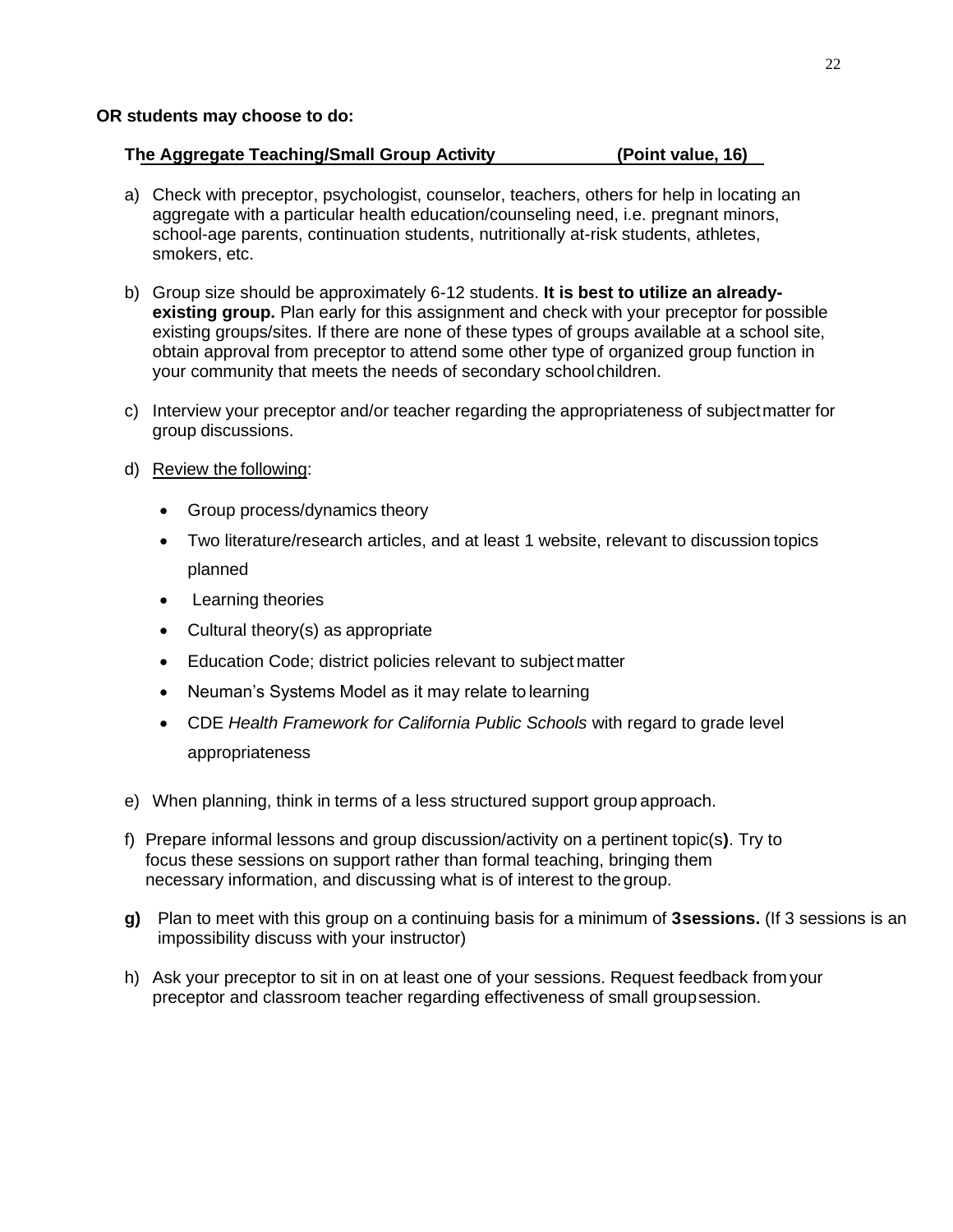#### **Small Group Written assignment:**

a. Using APA format, write a 2-4-page paper to include thefollowing;

- Explain reason for your small group selection and associated healthissues
- Comment on information/insight gained through interviews with preceptor, teachers, others that helped you in planning small groupactivities.
- Justify learner readiness and subject matter as it relates to CDE *Content Standards.*
- Outline the utilization of small groupprocess/theory
- Include at least one or more learning theories that could apply
- Comment on Neuman's System Model with application toteaching
- Comment on Ed. Code/district policies that may apply and any steps takento meet those requirements prior to group discussions, i.e., reproductiveorgans
- Summarize findings from 2 journal/research sources and 1 website search on subject matter planned for discussions (write at least 1 quality paragraph for each). One research article/website search may relate to cultural differences
- Describe the steps taken to implement small group activities
- b. Develop outlines for each session that includes planned activities (1 page each). At the beginning of each outline indicate the date and time session takesplace.
- c. Write a post sessions report describing the experience, i.e., the make-up of the group; how group responded to you at the first session and by the final session; issues such as communication effectiveness, group dynamics, problems, quality of open discussion, effective learning activities; final outcomes such as student learning, behavior or attitude changes.
- d. Include a final paragraph commenting on your own teaching experience, i.e., satisfaction with your teaching effectiveness, things you would change in the future. Include feedback from preceptor/classroom teacher.
- e. When turning in assignment, include one or two of the most important handouts and other materials used in small group discussions.

Briefly share your experience with classmates on Canvas Discussion Board. Include your outline, resources and describe your experience.

**Reminder**: In completing clinical journaling and written assignments for the course, careful proofreading is essential. A paper with more than 6 spelling and/or grammatical errors may receive a lower grade or, in extreme cases, a request will be made that student rewrite the paper. Among evaluative criteria employed by the instructor are clarity, neatness, organization, support for ideas expressed, and grammar. Rewritten papers returned after the grace period will be considered late.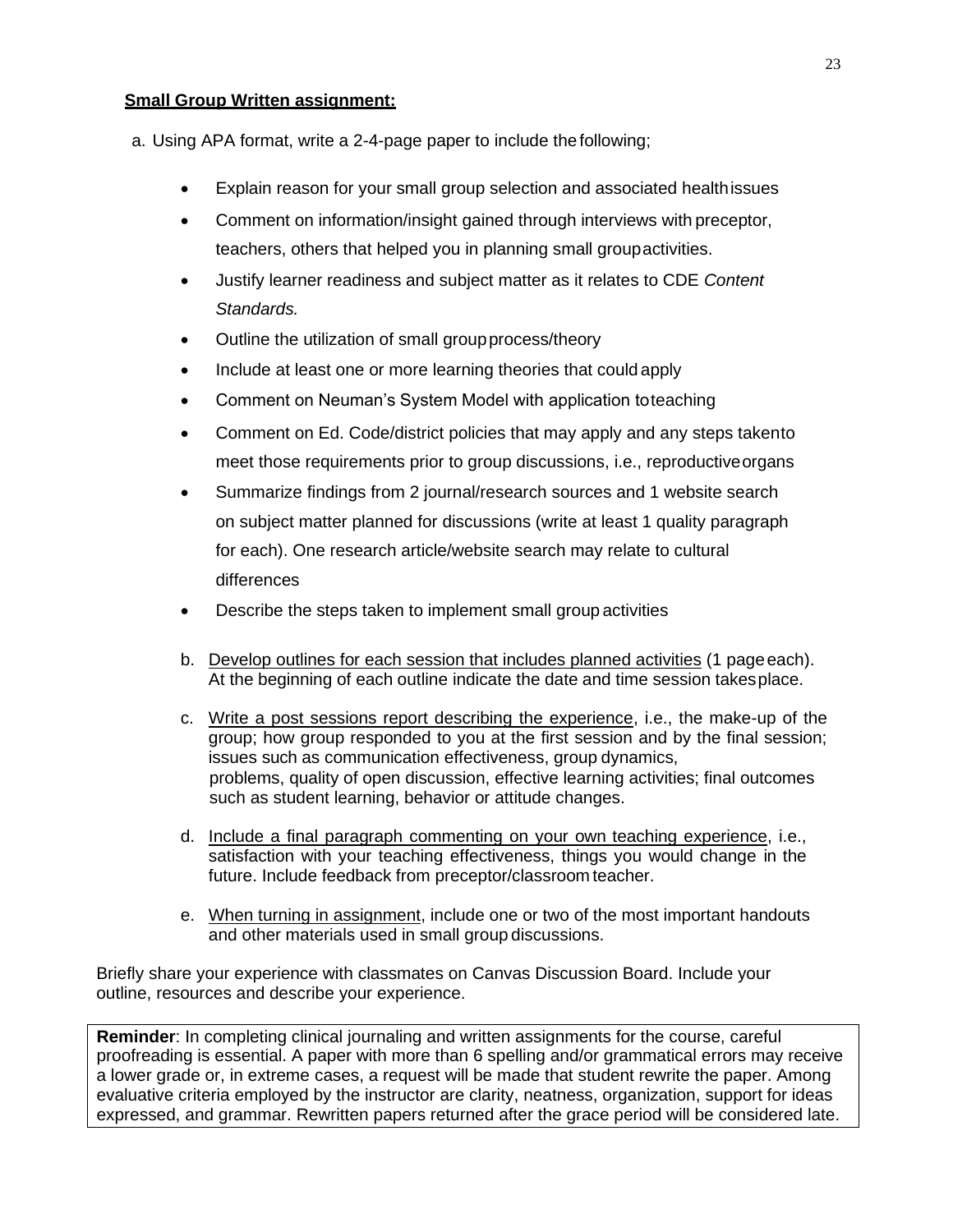# **WRITTEN ASSIGNMENTS / GRADING CRITERIA**

| 1. Student Goals and Learning Objectives | (Total 5 Pts.) |
|------------------------------------------|----------------|
| Appropriateness (grade/age level, etc.)  |                |
| Complete and thorough                    |                |

| 2. Newsletter                                                 | (Total 10 Pts.) |
|---------------------------------------------------------------|-----------------|
| Appropriateness of subject matter                             |                 |
| Quality of narrative (succinct, interesting, informative)     |                 |
| Creativity/Layout (columns, graphics/clipart)                 |                 |
| Self-evaluation (strengths/weaknesses); feedback from readers |                 |
| Writing skill, neatness                                       |                 |

# *3. Student Selected Assignment*

# **Students are to select 1 of the following 2 assignments**

| a. Health Education Curriculum Proposal                                            | (Total 16 Pts.) |
|------------------------------------------------------------------------------------|-----------------|
| Appropriateness of subject matter/grade level                                      |                 |
| Insight/analysis of problem and justification for including in curriculum          |                 |
| Application of Neuman's Systems Model                                              |                 |
| Review of literature/research (2 articles/1 website search), Learning theories (2) | 2.5             |
| Review district policy, Ed. Code, and Health Framework for CA Public Schools       | 1.5             |
| Process for implementation/ thoroughness                                           | 3               |
| <b>Teaching Outline completeness</b>                                               | 3               |
| Feedback on teaching effectiveness                                                 |                 |
| Writing skill/APA format                                                           |                 |

#### **OR**

# *b. Aggregate Teaching/Small Group Activity* (Total 16 Pts.)

| Explain reasons for small group selection and relevant health issues                 |  |
|--------------------------------------------------------------------------------------|--|
| Understanding/application Small Group Process; at least 1 learning theory            |  |
| Application of Newman Systems Model and Health Framework for CA Schools              |  |
| Review/elaborate on appropriate Ed. Code, District policies                          |  |
| Review of literature, 2 journal sources and 1 website (1 quality paragraph for each) |  |
| Teaching outline, group activities, handouts, appropriateness of material for group  |  |
| Evidence of aggregate input, group dynamics                                          |  |
| Evaluation of learning outcomes/teaching effectiveness                               |  |
| Writing skill/APA format, teaching outlines shared on Canvas                         |  |

| 4. Clinical Journaling                                                              | (Total 14 Pts.) |
|-------------------------------------------------------------------------------------|-----------------|
| (1-2 pages q day per 8 hr. period)<br>Thorough and complete weekly journal entries  |                 |
| Evidence of interaction with students/faculty/administration in clinical experience |                 |
| Application of experiences to student's own school nursing practice                 |                 |
| Journal organization, neatness, writing skill                                       |                 |

| 5. Journal Questions                                                      | (Total 16 Pts.) |
|---------------------------------------------------------------------------|-----------------|
| I Journal questions – Insight and depth of analysis (4 $@$ 4 points each) |                 |

*6. Final Narrative Self-Evaluation*

| Quality of analysis of clinical experience related to personal growth |  |
|-----------------------------------------------------------------------|--|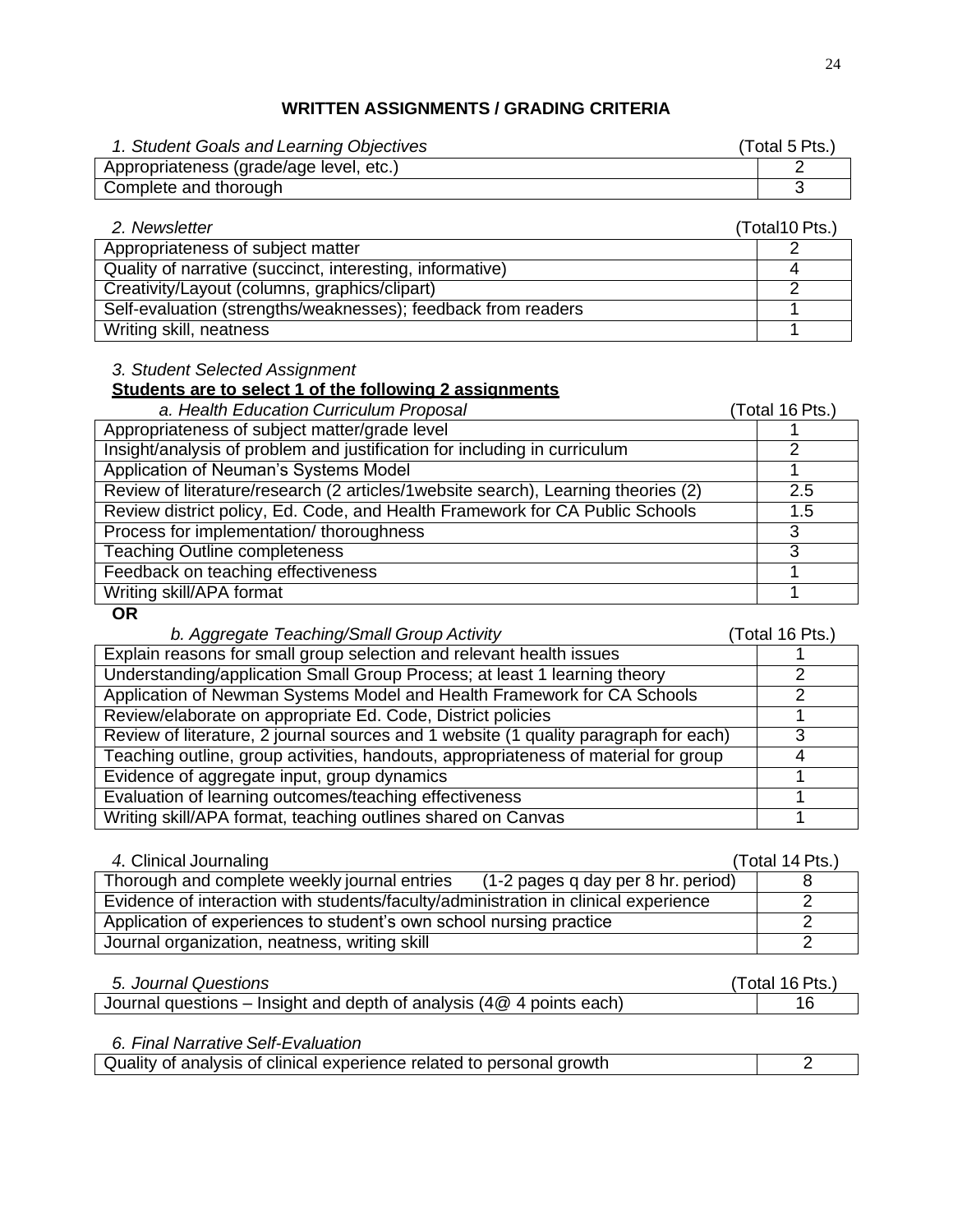# **CALENDAR AND INSTRUCTIONS FOR SENDING COMPLETED ASSIGNMENTS**

- **A.** Assignments are due on Mondays according to the course outline. After that time, a 10% reduction in grade will be given for each week overdue.
- **B.** For Module IV, there is a 10% reduction in grade for **each dayoverdue.**
- **C.** Steps to Send Work:
	- Work is to be sent electronically through Canvas using 'Assignment DropOff' which is located in the N187 "Assignments" section.
	- Module work sent must have a cover sheet with module title and student identity.
	- All module work must be sent as **one single document** that includes: clinical journaling, responses to journal questions, and other assignment work asindicated.
	- Each assignment (clinical journaling, responses to journal questions and other assignment work) must be clearly titled, questions must be restated (12 font, single spaced), and each individual assignment must begin on a new page.
	- After reviewing student assignment work, the student's clinical instructor will make comments regarding the work sent in the Assignment Drop Off window provided and in an attachment inthat same area. Points will be posted in the student's online grade book following review (Allow 10-14 days).
	- If a student has unavoidable circumstances that prevents him/her from sendingwork on time, that student MUST notify the instructor before the assignment due date. Points for late workapply.

# NOTE REGARDING FINAL GRADE:

A final grade cannot be assigned without BOTH the written assignments and satisfactory completion of the following: (1) The *Preceptor Checklist*, (2) *Preceptor Evaluation of Student Performance*, and (3) *Professional Dispositions*. Both clinical competence and written work will be judged in assigning the final grade. Make sure to remind your preceptor to turn these in as soon as they are completed and before the deadline.

Additional final documents include Student Evaluation of Course, Student Evaluation of Preceptor Experience and Preceptor Evaluation of Clinical Course. These items do not affect final grade.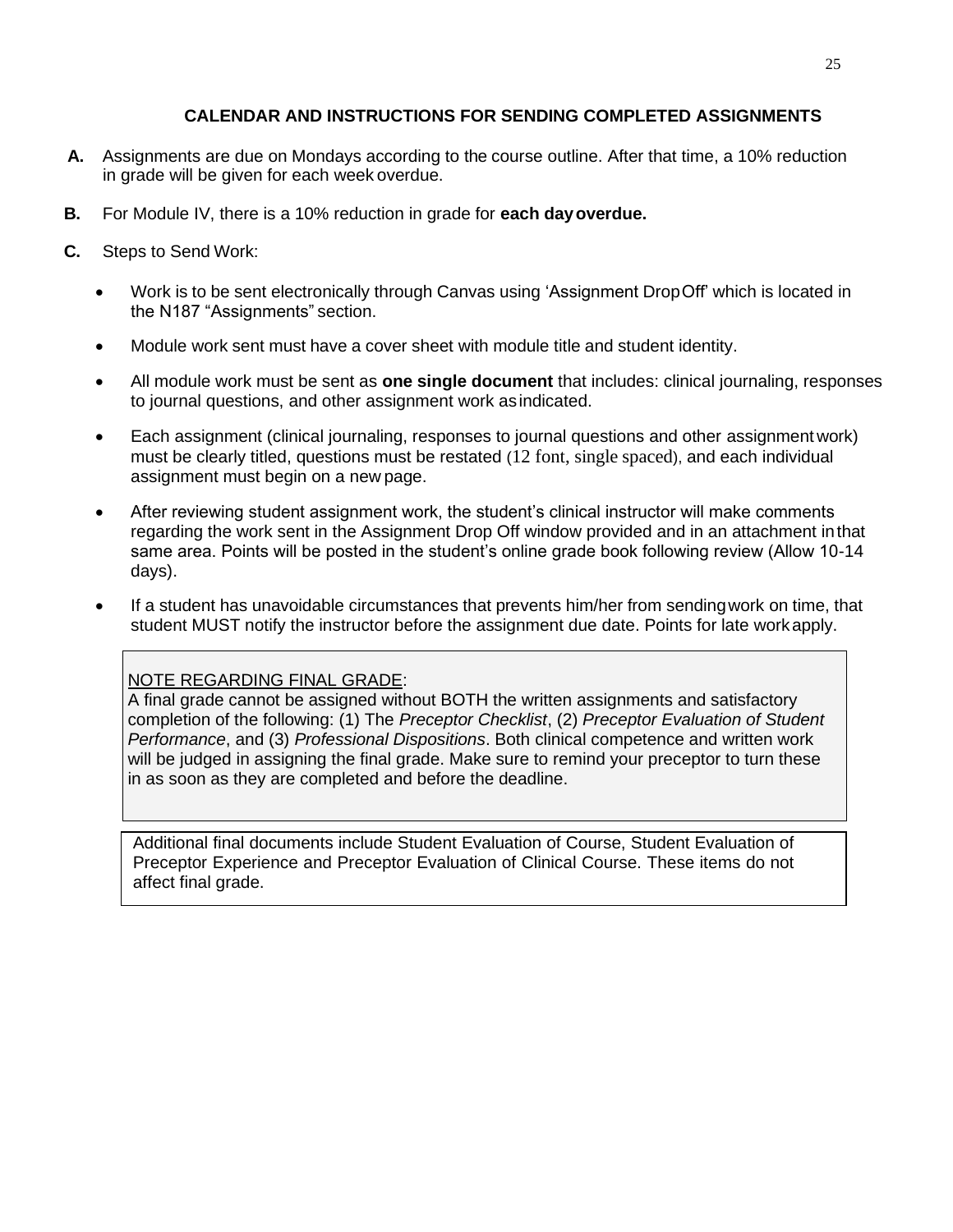# **N187 PRECEPTOR CHECKLIST OF SKILLS AND COMPETENCIES (SECONDARY P206)**

It is important that every effort be made to complete the clinical experiences indicated in each of the following areas. The preceptor must witness the student completing the procedure, assessment, and/or work. If the student does not have the opportunity to complete an experience, the preceptor is to discuss the area in depth and determine that the student has sufficient knowledge of the subject matter. If the student has had two or more years of school nursing experience at the secondary level and explains/demonstrates to the preceptor satisfaction that he/she is competent in a particular area, the preceptor may choose to sign the student off with comments below indicating his/her satisfaction with the student's level of knowledge/competence.

| <b>Providing Health and Wellness Services (Primary Intervention)</b> |                                                                                                                                                                                                                                |             |                           |  |                           |
|----------------------------------------------------------------------|--------------------------------------------------------------------------------------------------------------------------------------------------------------------------------------------------------------------------------|-------------|---------------------------|--|---------------------------|
|                                                                      |                                                                                                                                                                                                                                |             | <b>Preceptor Initials</b> |  |                           |
|                                                                      |                                                                                                                                                                                                                                | Met<br>Date |                           |  | <b>Comment if NOT met</b> |
|                                                                      |                                                                                                                                                                                                                                | Y           | N                         |  |                           |
| S <sub>1</sub>                                                       | Correctly carries out the Nursing Process in problem solving and in assessing<br>and caring for preadolescents/adolescent students in the school setting.                                                                      |             |                           |  |                           |
| S <sub>2</sub>                                                       | Demonstrates competency in planning, organizing, and conducting mass<br>screening to detect deviations from norm related to vision, hearing, scoliosis,<br>and Acanthosis Nigricans                                            |             |                           |  |                           |
| S <sub>3</sub>                                                       | Demonstrates the ability to develop age appropriate health curriculum/lesson<br>plan and competently teaches or facilitates a group discussion(s) in keeping<br>with district policy and the Ed Code.                          |             |                           |  |                           |
| S <sub>4</sub>                                                       | Correctly identifies relevant community resources for adolescent population<br>and makes appropriate referrals.                                                                                                                |             |                           |  |                           |
| S <sub>5</sub>                                                       | Properly trains/supervises medication administration and procedures carried<br>out by unlicensed personnel.                                                                                                                    |             |                           |  |                           |
| S <sub>6</sub>                                                       | Explains insight into importance of campus security and describes issues, i.e.,<br>gang activity, weapons on campus, other.                                                                                                    |             |                           |  |                           |
| S7                                                                   | Demonstrates an understanding for emergency steps in school wide<br>emergencies, i.e., natural disasters, bomb threats                                                                                                         |             |                           |  |                           |
| S8                                                                   | Utilizes effective communication skills and sensitivity when<br>assisting/counseling with adolescents, families, and staff.                                                                                                    |             |                           |  |                           |
| S9                                                                   | Identifies appropriate programs/services for students/families with special<br>needs/problems (e.g., mental health, family planning needs, prenatal care).                                                                     |             |                           |  |                           |
| S10                                                                  | Takes leadership role in assisting and referring students and families to<br>appropriate services within the community                                                                                                         |             |                           |  |                           |
| S11                                                                  | Demonstrates ability to promote healthy nutrition and a healthy lifestyle<br>among adolescents and staff through modeling, health promotion, and health<br>education at the secondary level.                                   |             |                           |  |                           |
| S12                                                                  | Discusses various health issues associated with different types of athletic<br>activities and nutritional requirements.                                                                                                        |             |                           |  |                           |
| S13                                                                  | Expresses insight into the SN role in participating in the development and<br>execution of coordinated health education programs and screening programs,<br>keeping socio-cultural issues and budget constraints in mind.      |             |                           |  |                           |
| S14                                                                  | Describes at least 5 things related to organizing and implementing an overall<br>school health program at the secondary level.                                                                                                 |             |                           |  |                           |
| S <sub>15</sub>                                                      | Demonstrates ability to promote mental health among adolescents and school<br>staff through recognition of need, assessment, counseling, and referral for<br>appropriate services.                                             |             |                           |  |                           |
| S16                                                                  | Participates in reporting of suspected child abuse, including that which relates                                                                                                                                               |             |                           |  |                           |
|                                                                      | to unlawful sexual activity/abuse, including date rape. Discusses laws<br>regarding reporting sexual activity among minors.                                                                                                    |             |                           |  |                           |
| S17                                                                  | Describes signs and symptoms of at least 3 types of substance abuse,<br>assessment steps, reporting and referral guidelines, and an appropriate referral<br>agency(s) for substance abusers and support group(s) for families. |             |                           |  |                           |
| S18                                                                  | Discusses issues associated with adolescent absenteeism and the role of the<br>school nurse in preventing school drop-out. Describes various alternative<br>programs to help teens/young adults complete schooling.            |             |                           |  |                           |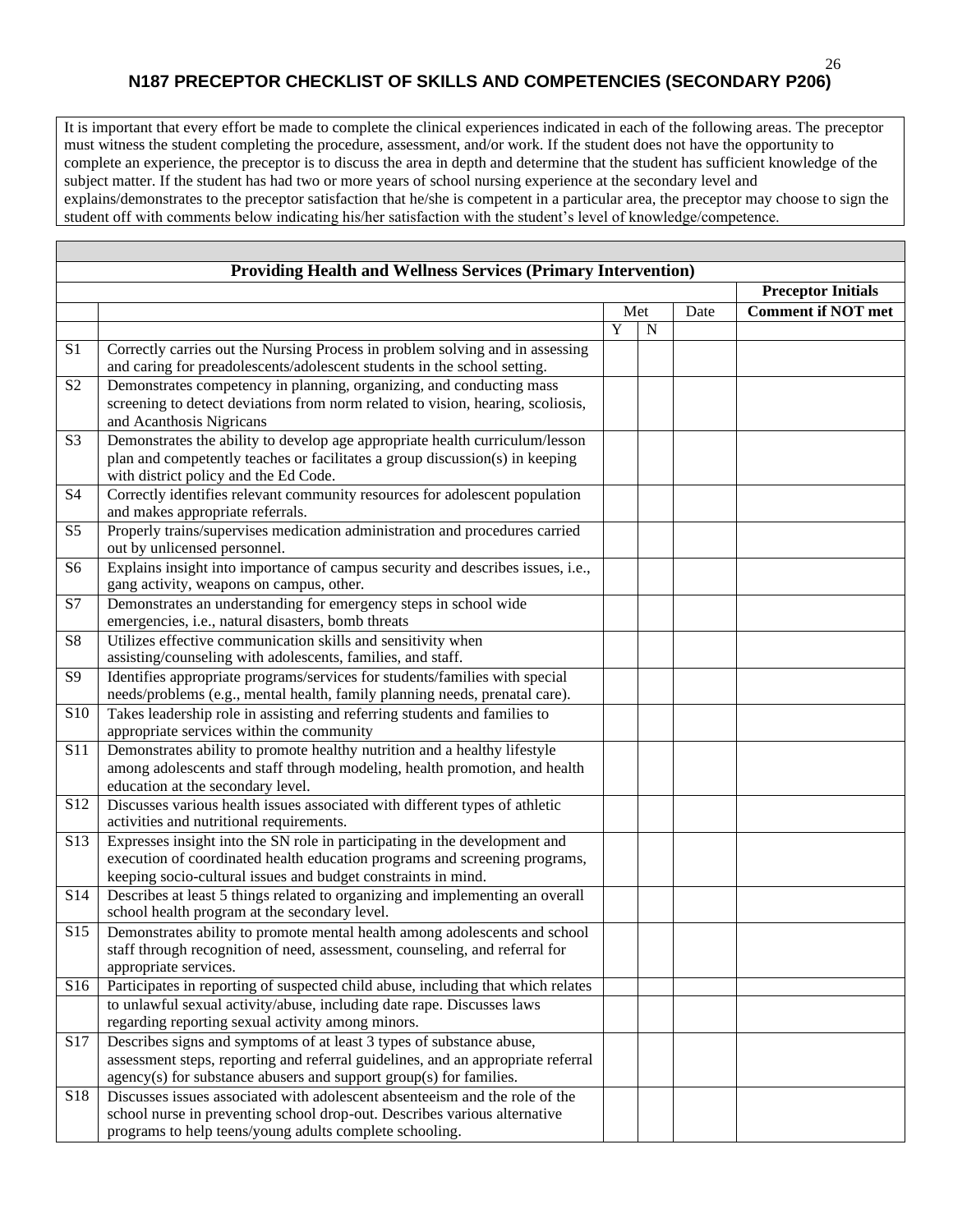|                  |                                                                                                                                                                                                                                        |   |                |                |                                | 27             |              |
|------------------|----------------------------------------------------------------------------------------------------------------------------------------------------------------------------------------------------------------------------------------|---|----------------|----------------|--------------------------------|----------------|--------------|
|                  | <b>SNC 2. Providing Direct Client Care Services (Secondary and Tertiary Intervention)</b>                                                                                                                                              |   |                |                |                                |                |              |
|                  |                                                                                                                                                                                                                                        |   | Met            |                |                                |                |              |
|                  |                                                                                                                                                                                                                                        | Y | $\overline{N}$ |                |                                | Comments       |              |
| S <sub>19</sub>  | Demonstrates ability to provide healthcare services to students and                                                                                                                                                                    |   |                |                |                                |                |              |
|                  | emergency and/or first aid assistance to others in the school setting.                                                                                                                                                                 |   |                |                |                                |                |              |
| S <sub>20</sub>  | Demonstrates the ability to properly evaluate and manage various types of<br>sports injuries, including acute injuries, makes appropriate referral.                                                                                    |   |                |                |                                |                |              |
| S21              | Relates insight into behavioral, emotional, and mental health issues that affect                                                                                                                                                       |   |                |                |                                |                |              |
|                  | adolescents, uses appropriate counseling techniques and referrals to appropriate<br>professional within the school and community.                                                                                                      |   |                |                |                                |                |              |
| S <sub>22</sub>  | Describes signs/symptoms of at least 2 types of eating disorders. Given the                                                                                                                                                            |   |                |                |                                |                |              |
|                  | opportunity, demonstrates appropriate counseling techniques, contacts the<br>correct individuals and refers appropriately.                                                                                                             |   |                |                |                                |                |              |
| S <sub>2</sub> 3 | Describes signs of depression and suicide threat. Demonstrates ability to use                                                                                                                                                          |   |                |                |                                |                |              |
|                  | appropriate counseling techniques and guidelines regarding sharing<br>confidential information in the best interest of the individual and others.                                                                                      |   |                |                |                                |                |              |
|                  | Describes appropriate contacts and referral.                                                                                                                                                                                           |   |                |                |                                |                |              |
| S <sub>24</sub>  | Demonstrates ability to counsel pregnant teens, with knowledge of<br>confidential guidelines, cultural issues, insight into assistance programs and                                                                                    |   |                |                |                                |                |              |
|                  | agencies, and to promote healthy behaviors and school attendance.                                                                                                                                                                      |   |                |                |                                |                |              |
| S <sub>25</sub>  | Describes the emergency steps taken by school administrators/personal and<br>the school nurse in the unlikelihood event of a natural disaster in your area.<br>What outside agencies that could be involved? (earthquake, flood, fire) |   |                |                |                                |                |              |
|                  |                                                                                                                                                                                                                                        |   |                |                |                                |                |              |
| S <sub>26</sub>  | Uses the appropriate, confidential and culturally sensitive counseling<br>techniques with students suspected of having an STD, makes referral to<br>appropriate community agency. Discusses issues related to possible contacts.       |   |                |                |                                |                |              |
| S27              | Demonstrates ability to case manage the multifaceted health related needs of                                                                                                                                                           |   |                |                |                                |                |              |
|                  | an adolescent and/or family i.e., financial assistance, appropriate services, and                                                                                                                                                      |   |                |                |                                |                |              |
|                  | relevant programs, while keeping socio-cultural issues in mind.                                                                                                                                                                        |   |                |                |                                |                |              |
| S <sub>28</sub>  | Describes role of the school nurse in making sure that students properly                                                                                                                                                               |   |                |                |                                |                |              |
|                  | take/use medication how/when ordered, including self-carry.                                                                                                                                                                            |   |                |                |                                |                |              |
| S <sub>29</sub>  | Demonstrates understanding for needs of wheelchair bound individuals and                                                                                                                                                               |   |                |                |                                |                |              |
|                  | students dependent on other types of health-related equipment and assistance,<br>i.e. learning materials, access to facilities, toileting, body alignment issues.                                                                      |   |                |                |                                |                |              |
| S30              | Describes the role of the school nurse as a member of the school crisis team                                                                                                                                                           |   |                |                |                                |                |              |
|                  | in planning, responding, and participating in a crisis intervention at school.                                                                                                                                                         |   |                |                |                                |                |              |
|                  |                                                                                                                                                                                                                                        |   |                |                |                                |                |              |
|                  |                                                                                                                                                                                                                                        |   |                |                |                                |                |              |
|                  | <b>School Nurse Competencies 3. Professional Management Skills</b>                                                                                                                                                                     |   |                |                |                                |                |              |
|                  |                                                                                                                                                                                                                                        |   |                |                | Excellent = $5$ and Poor = $1$ |                |              |
|                  |                                                                                                                                                                                                                                        |   | 5              | $\overline{4}$ | 3                              | $\overline{2}$ | 1            |
| S31              | Demonstrates leadership and the ability to use professional knowledge, skills, and<br>ethical decision making to promote health among students and staff at the<br>secondary level.                                                    |   |                |                |                                |                |              |
|                  | Comments:                                                                                                                                                                                                                              |   |                |                |                                |                |              |
|                  |                                                                                                                                                                                                                                        |   |                |                |                                |                |              |
|                  |                                                                                                                                                                                                                                        |   |                |                | Excellent = $5$ and Poor = $1$ |                |              |
|                  |                                                                                                                                                                                                                                        |   | 5              | 4              | 3                              | $\overline{2}$ | $\mathbf{1}$ |
| S32              | Demonstrates the ability to work creatively with others in the school community<br>within the public education system to promote healthy behaviors and lifestyles<br>among adolescents and staff at the secondary level.               |   |                |                |                                |                |              |
|                  | S32 Comments:                                                                                                                                                                                                                          |   |                |                |                                |                |              |
| S33              | Demonstrates the ability to model evidence-based healthcare practices in the<br>delivery of school nursing services at the secondary level (research), as well as to<br>use a theoretical base to guide practice.                      |   |                |                |                                |                |              |
|                  | Comments:                                                                                                                                                                                                                              |   |                |                |                                |                |              |
|                  |                                                                                                                                                                                                                                        |   |                |                |                                |                |              |
|                  |                                                                                                                                                                                                                                        |   |                |                |                                |                |              |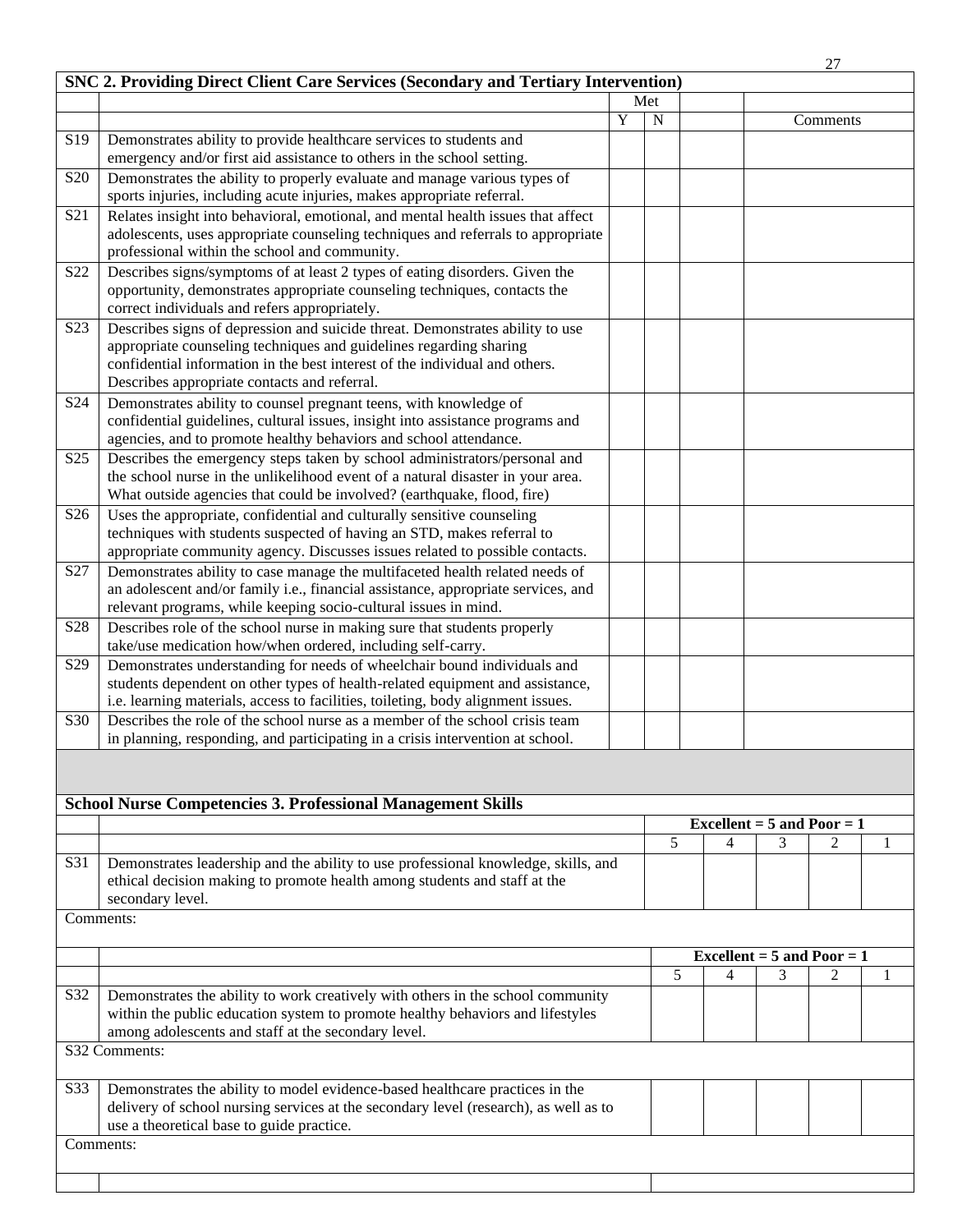|     |                                                                                         | 28                           |  |
|-----|-----------------------------------------------------------------------------------------|------------------------------|--|
|     |                                                                                         | Excellent = $5$ and Poor = 1 |  |
| S34 | Discusses legal guidelines and gives examples in school nursing practice as they        |                              |  |
|     | relate to HIPAA, FERPA, IDEA, confidentiality, student rights, health ed.               |                              |  |
|     | Comments:                                                                               |                              |  |
|     |                                                                                         |                              |  |
| S35 | Demonstrates the ability to work well with adolescents as evidenced through a show      |                              |  |
|     | of sensitivity towards their emotional, social, cultural, and developmental needs.      |                              |  |
|     | Comments:                                                                               |                              |  |
|     |                                                                                         |                              |  |
| S36 | Expresses understanding for what is involved in creating and maintaining a              |                              |  |
|     | comprehensive school health services program at the secondary level.                    |                              |  |
|     | Comments:                                                                               |                              |  |
|     |                                                                                         |                              |  |
| S37 | Demonstrates a global understanding for the role of the school nurse as it relates to   |                              |  |
|     | school and community, i.e. collaboration, communication, use of resources.              |                              |  |
|     | Comments:                                                                               |                              |  |
|     |                                                                                         |                              |  |
| S38 | Demonstrates ability to work in a collaborative and collegial manner with others at the |                              |  |
|     | secondary level.                                                                        |                              |  |
|     |                                                                                         |                              |  |
| S39 | Demonstrates the ability to communicate effectively in writing and verbally, and        |                              |  |
|     | make clear oral presentations to a wide variety of audiences.                           |                              |  |
|     | Comments:                                                                               |                              |  |
|     |                                                                                         |                              |  |
| S40 | Demonstrates the ability to use time effectively, adapt to new and unanticipated        |                              |  |
|     | situations, and to manage fiscal and personnel resources prudently.                     |                              |  |
|     | Comments:                                                                               |                              |  |
|     |                                                                                         |                              |  |

# *Time spent in other settings. Check areas that apply. (Students to discuss in journal)*

| Community/juvenile court school            | School nurse in-services/conferences          |
|--------------------------------------------|-----------------------------------------------|
| <b>Continuation high School</b>            | Program for emotionally disturbed             |
| Drug intervention program                  | Faculty/staff in-service, School Council mtg. |
| Health/career fair planning, participation | <b>Student Attendance Review Board</b>        |
| School nurse in-services/conferences       | Teen pregnancy/parenting program              |
| Health teaching in a classroom             | Facilitated a small group                     |

# *Practicum time must add up to 80 hours for a student currently employed as a school nurse, 120 hours for a student not currently employed in school nursing, and 100 hours for a practicing PHN.*

Preceptors must approve the following student activities away from direct supervision:

- Time spent by school nurse student in a leadership activity/project not specified in Student Goals and Learning Objectives (max. 10 hrs.)
- An *Experienced School Nurse Project*. Preceptor must sign off on completion (max. 20 hrs.). Points earned for a completed project will be determined by the student's clinical instructor followingreview.
- Time spent participating in community activities, visiting agencies and/or programs (6-8hrs.)
- School nurse workshops/conferences (10-12 hrs.)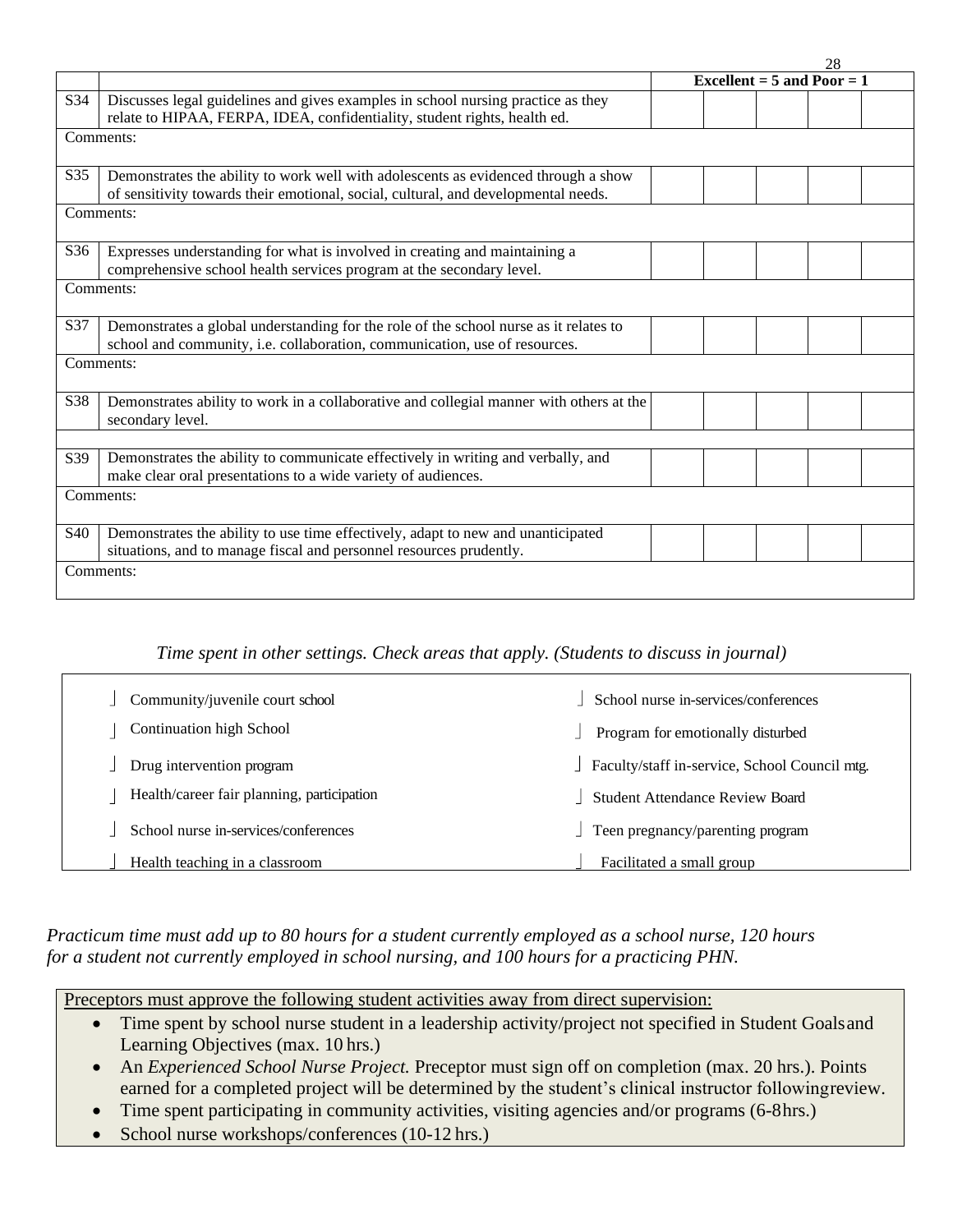# **Preceptor Evaluation of Student Performance P205 Secondary**

*Please complete the following related to hours:*

| No. of hours spent under your <b>direct</b> supervision (or qualified designee's supervision) providing |  |
|---------------------------------------------------------------------------------------------------------|--|
| health services at a school site?                                                                       |  |
| No. of hours spent with your guidance in completing a leadership activity or Ex SN Project?             |  |
| No. of hours spent with your recommendation participating in community activities/SN meetings?          |  |
| Completed required number of clinical hours.                                                            |  |
|                                                                                                         |  |
| Total Number of Hours                                                                                   |  |

Taking all practicum activities into consideration, rate the total performance of this student. **Be advised that this rating factors into the student's grade.**

|            | Excellent | Very Good | boot' | Fair | Poor |  |
|------------|-----------|-----------|-------|------|------|--|
| Circle no. |           |           |       |      |      |  |

List areas in which the student may need further mentoring/experience:

| Would you recommend this student for credentialing? Yes |  |
|---------------------------------------------------------|--|
|                                                         |  |

Additional comments:

| <b>Preceptor Signature</b> |  |  |
|----------------------------|--|--|
|----------------------------|--|--|

Completed evaluation must be faxed or mailed to clinical instructor after a preceptor conference with student to discuss outcomes of practicum experience and before the end of the semester. Fax completed evaluation forms to the attention of the clinical instructor at (559) 228-2168; or mail to the attention of the clinical instructor to CSU-Fresno School Nurse Services Credential Program, California State University, Fresno, School of Nursing, Central California Center for Excellence in Nursing, 1625 E. Shaw Ave., Suite #146, M/S OF126, Fresno, CA 93710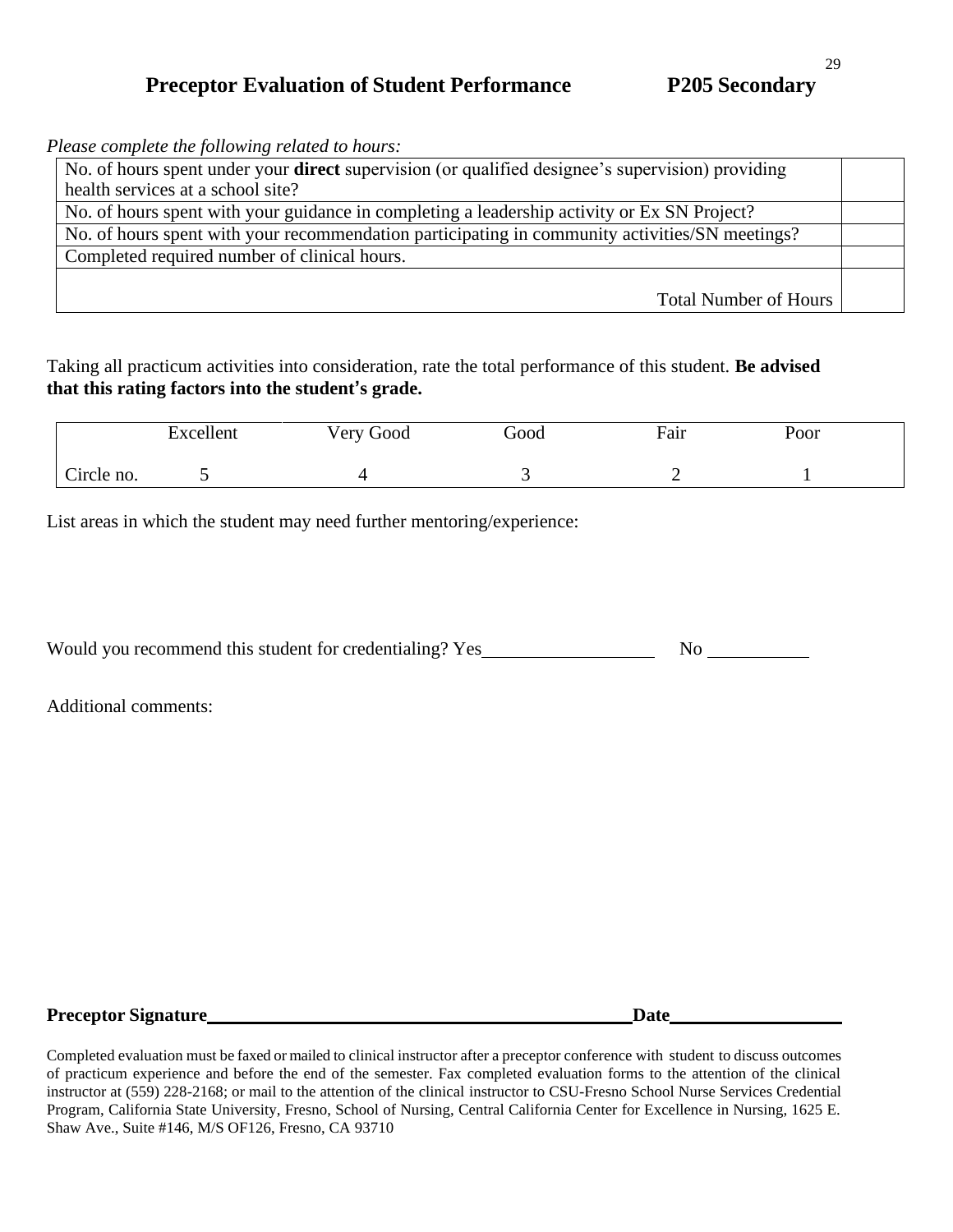# **EXPERIENCED SCHOOL NURSE PROJECT PROPOSAL**

For students with two or more years of school nursing experience at the secondary level

Up to 20 hours of practicum time may be used for a project relevant to school nursing with significance to other school nurses and/or school district. If the full 20 hours are not used, the remaining hours must be spent in other clinical activities to fulfill the required number of practicum hours for the semester. Project journaling activities must be separate from other clinical journaling and a log of hours must also be kept.

This project must:

- Be approved by your preceptor as indicated by his/her signature below.
- Be based on a school nursing need in your district or that of your preceptor.
- Include an end product that can be evaluated by your preceptor and clinical instructor.
- Include documentation of progress in your clinical journal of hours spent and progress made. Documentation is to be titled and separate from other weekly journal entries.
- Include a proposal and justification (see below).

Student Name

Proposal:

Justification:

| Preceptor project proposal approval |        |  |
|-------------------------------------|--------|--|
|                                     | Date   |  |
| Final project review by preceptor:  |        |  |
| (Signature)                         | Date__ |  |

FAX project proposal, signed by preceptor, to clinical instructor for initial approval at (559) 228-2168. After project is completed, the original, with final preceptor signature, is to be mailed to instructor.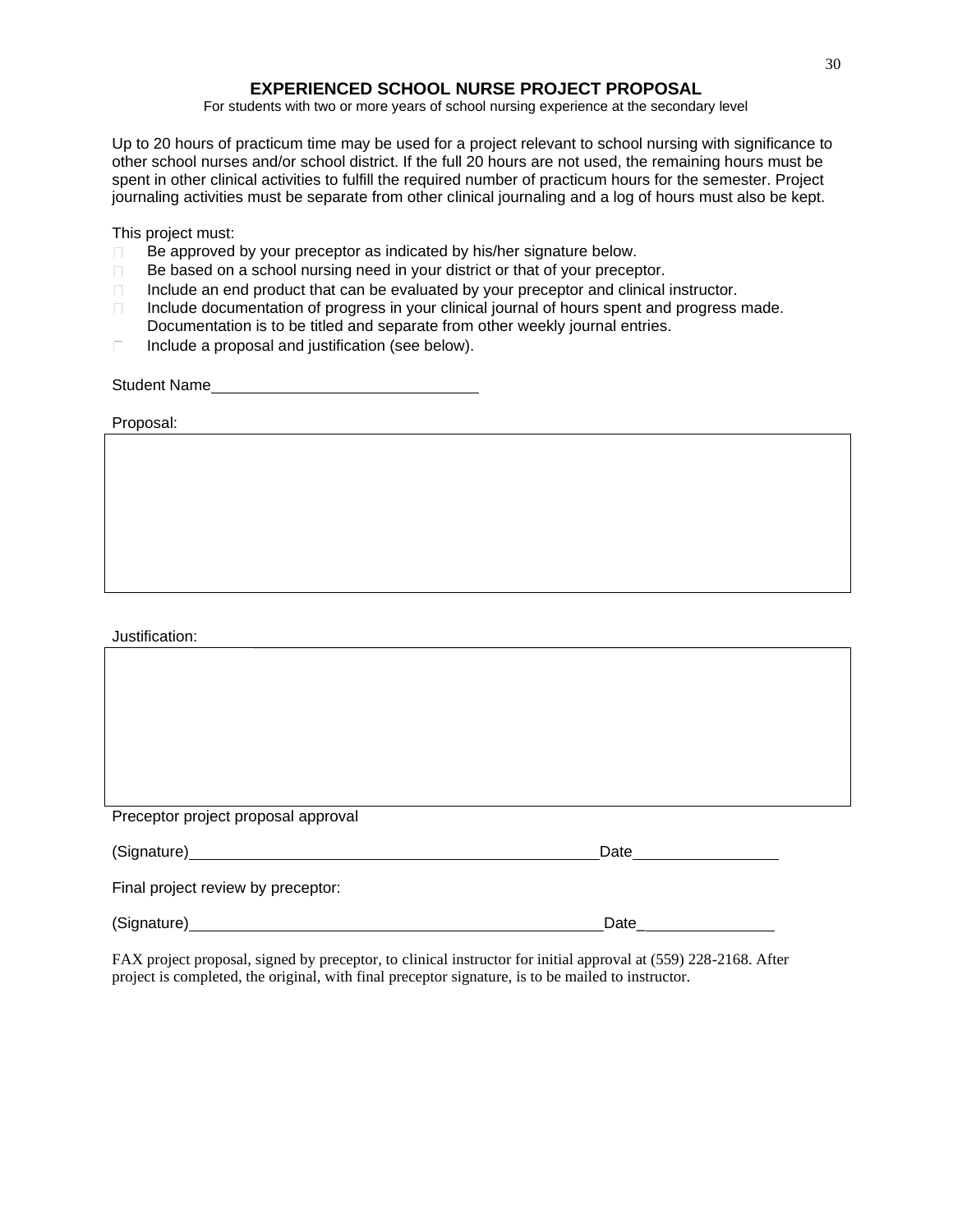# CALIFORNIA STATE UNIVERSITY, FRESNO School of Nursing **P201 –STUDENT EVALUATION OF COURSE** Semester/Year **Spring 2020**

| Course Name: N187, School Nurse Practicum Secondary                                                                                                   |                |                         |              |             |              |                                                                                                 |
|-------------------------------------------------------------------------------------------------------------------------------------------------------|----------------|-------------------------|--------------|-------------|--------------|-------------------------------------------------------------------------------------------------|
|                                                                                                                                                       |                |                         |              |             |              | Overall rating of this three-unit course. To respond place an asterisk (*) after no. selection. |
| <b>Excellent</b>                                                                                                                                      | 5 <sub>1</sub> | $\overline{\mathbf{4}}$ | $\mathbf{3}$ | $2^{\circ}$ | $\mathbf{1}$ | Poor                                                                                            |
| Aspects of the course which have been most valuable to you:<br>Suggested changes that would enhance your learning. Please be as specific as possible: |                |                         |              |             |              |                                                                                                 |

Name (optional)

 $\Gamma$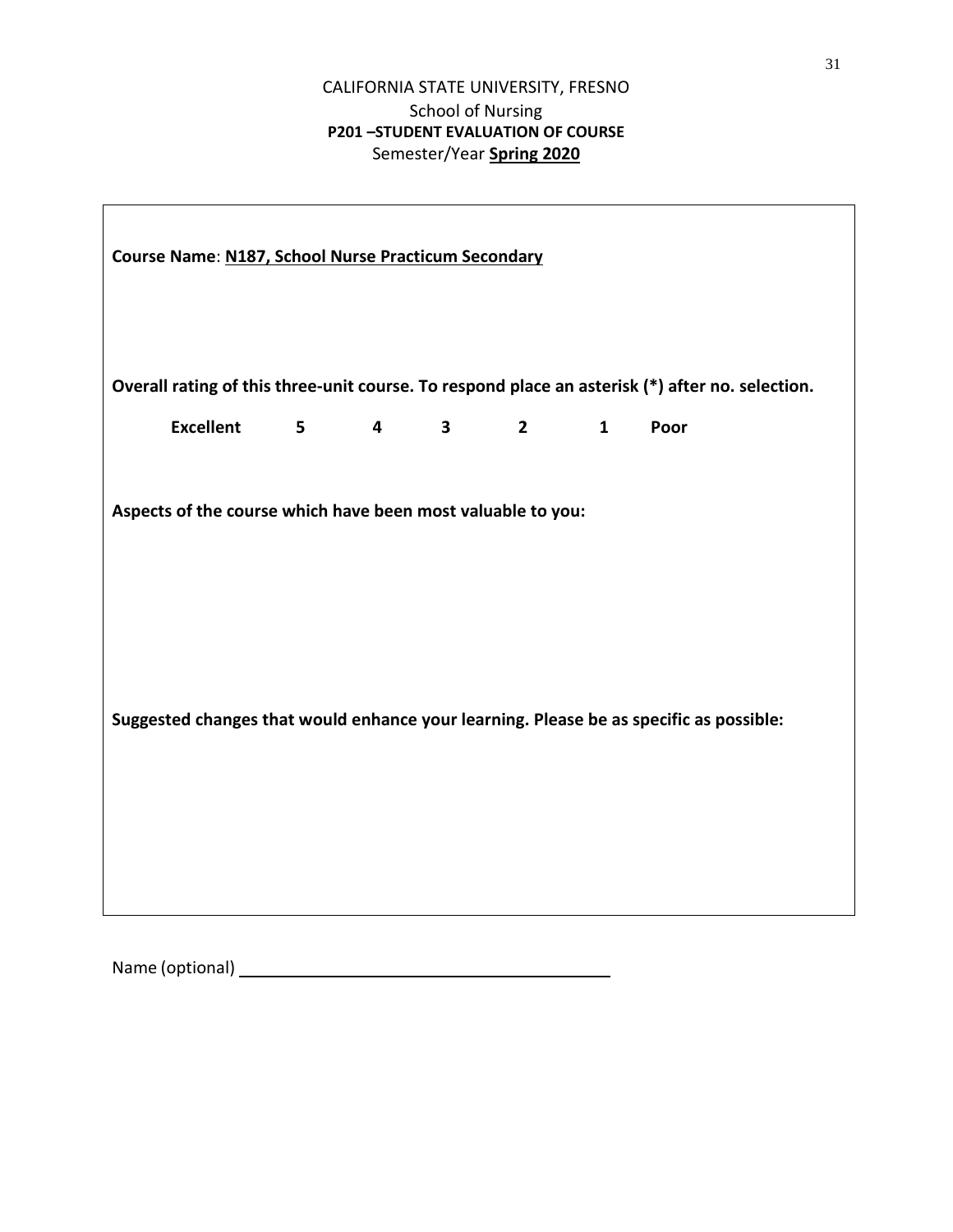#### CALIFORNIA STATE UNIVERSITY, FRESNO

# School of Nursing

# **P 202 – STUDENT EVALUATION OF PRECEPTOR EXPERIENCE**

#### Semester/Year **Spring 2020 - Secondary**

| <b>Preceptor Name:</b>  |  |  |
|-------------------------|--|--|
| <b>School District:</b> |  |  |

1. Rate the value you place on the assistance you received in developing your Student Goals and Learning Objectives and planning your clinical experiences. (5 highly valuable, 1 of little value)

5 4 3 2 1

- 2. Rate the value you place on the mentoring and supervision you received duringyour practicum experience. (5 highly valuable, 1 of little value) 5 4 3 2 1
- 3. Rate the value you place on the assistance you received in accomplishing your goalsand learning objectives and in completing the checklist of school nursecompetencies. (5 highly valuable, 1 of little value)

5 4 3 2 1

- 4. Rate the value you place on the quality of your student/preceptor working relationship. (5 highly valuable, 1 of little value) 5 4 3 2 1
- 5. How strongly would you recommend this preceptor to future credential program students? (5 very strongly, 1 notrecommend)

5 4 3 2 1

**Comments** 

Student Name Date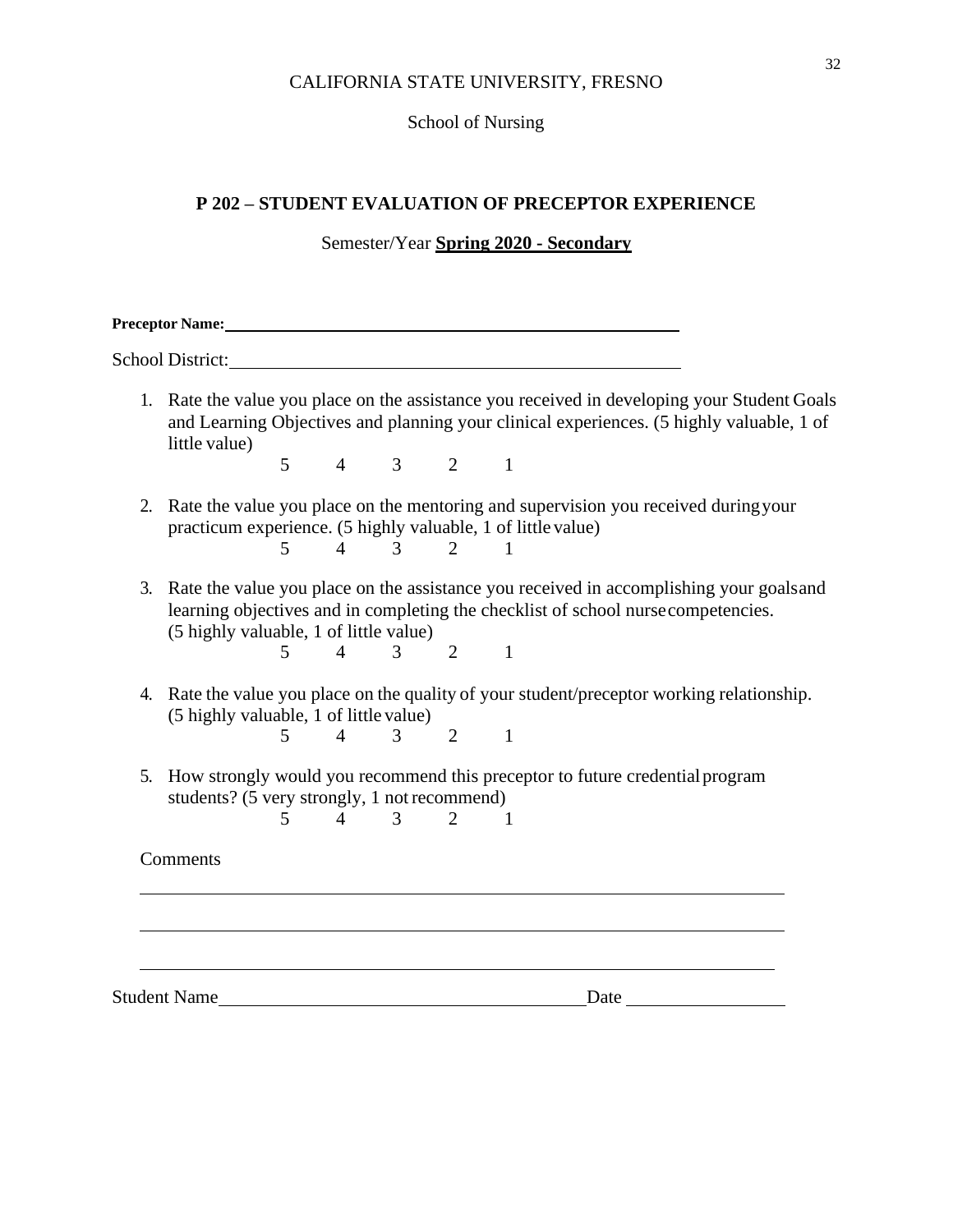# **University Policies**

# **Students with Disabilities**

Upon identifying themselves to the instructor and the university, students with disabilities will receive reasonable accommodation for learning and evaluation. For more information, contact Services to Students with Disabilities in the Henry Madden Library, Room 1202 (278-2811). For University Policy refer to: http

# **Honor Code**

"Members of the Fresno State academic community adhere to principles of academic integrity and mutual respect while engaged in university work and related activities." You should:

- a) understand or seek clarification about expectations for academic integrity in this course (including no cheating, plagiarism and inappropriatecollaboration)
- b) neither give nor receive unauthorized aid on examinations or other course work that is used by the instructor as the basis of grading.
- c) take responsibility to monitor academic dishonesty in any form and to report it to the instructor or other appropriate official for action.

Instructors may require students to sign a statement at the end of all exams and assignments that "I have done my own work and have neither given nor received unauthorized assistance on this work." For University Policy refer to[:http://www.fresnostate.edu/studentaffairs/division/general/univhonor.html](http://www.fresnostate.edu/studentaffairs/division/general/univhonor.html)

# **Cheating and Plagiarism**

Cheating is the actual or attempted practice of fraudulent or deceptive acts for the purpose of improving one's grade or obtaining course credit; such acts also include assisting another student to do so. Typically, such acts occur in relation to examinations. However, it is the intent of this definition that the term 'cheating' not be limited to examination situations only, but that it includes any and all actions by a student that are intended to gain an unearned academic advantage by fraudulent or deceptive means. Plagiarism is a specific form of cheating which consists of the misuse of the published and/or unpublished works of others by misrepresenting the material (i.e., their intellectual property) so used as one's own work." Penalties for cheating and plagiarism range from a 0 or F on a particular assignment, through an F for the course, to expulsion from the university. For more information on the University's policy regarding cheating and plagiarism, refer to the Class Schedule (Legal Notices on Cheating and Plagiarism) or the University Catalog (Policies and Regulations). For University Policy refer to: <http://www.fresnostate.edu/studentaffairs/studentconduct/conduct/cheating.html>

# **Computers**

"At California State University, Fresno, computers and communications links to remote resources are recognized as being integral to the education and research experience. Every student is required to have his/her own computer or have other personal access to a workstation (including a modem and a printer) with all the recommended software. The minimum and recommended standards for the workstations and software, which may vary by academic major, are updated periodically and are available from Information Technology Services or the [University Bookstore \(](http://www.kennelbookstore.com/SiteText.aspx?id=20666)http://www.kennelbookstore.com). In the curriculum and class assignments, students are presumed to have 24-hour access to a computer workstation and the necessary communication links to the University's information resources."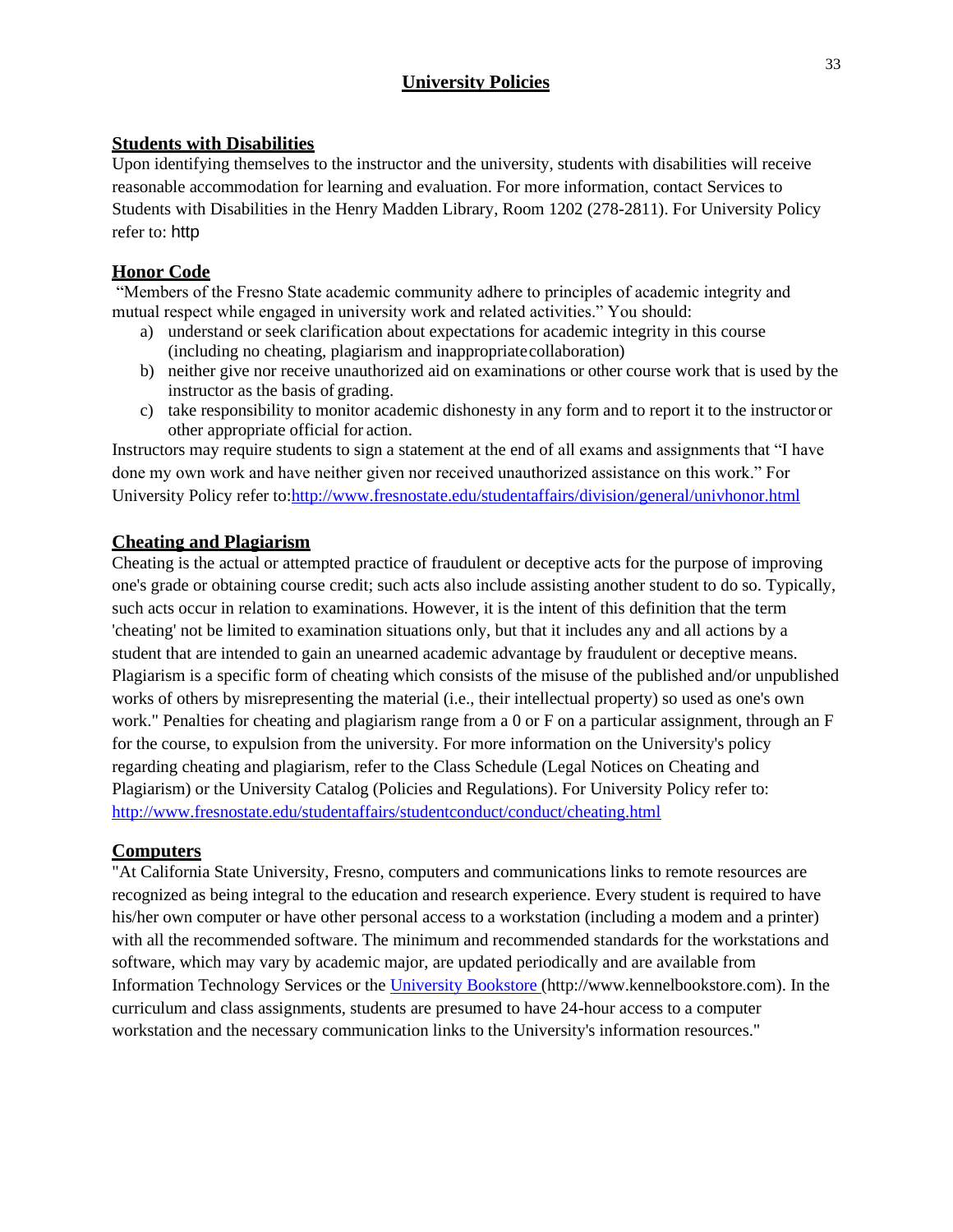#### **Disruptive Classroom Behavior**

"The classroom is a special environment in which students and faculty come together to promote learning and growth. It is essential to this learning environment that respect for the rights of others seeking to learn, respect for the professionalism of the instructor, and the general goals of academic freedom are maintained. Differences of viewpoint or concerns should be expressed in terms which are supportive of the learning process, creating an environment in which students and faculty may learn to reason with clarity and compassion, to share of themselves without losing their identities, and to develop an understanding of the community in which they live. Student conduct which disrupts the learning process shall not be tolerated and may lead to disciplinary action and/or removal from class." For University policy refer to:<http://www.fresnostate.edu/studentaffairs/studentconduct/conduct/disruptive.html>

#### **Copyright Policy**

Copyright laws and fair use policies protect the rights of those who have produced the material. The copy in this course has been provided for private study, scholarship, or research. Other uses may require permission from the copyright holder. The user of this work is responsible for adhering to copyright law of the U.S. (Title 17, U.S. Code). To help you familiarize yourself with copyright and fair use policies, the University encourages you to visit its [Copyright Web Page \(http://libguides.csufresno.edu/copyright\).](http://libguides.csufresno.edu/copyright)

Technology Innovations for Learning & Teaching (TILT) course web sites contain material protected by copyrights held by the instructor, other individuals or institutions. Such material is used for educational purposes in accord with copyright law and/or with permission given by the owners of the original material. You may download one copy of the materials on any single computer for non-commercial, personal, or educational purposes only, provided that you (1) do not modify it, (2) use it only for the duration of this course, and (3) include both this notice and any copyright notice originally included with the material. Beyond this use, no material from the course web site may be copied, reproduced, republished, uploaded, posted, transmitted, or distributed in any way without the permission of the original copyright holder. The instructor assumes no responsibility for individuals who improperly use copyrighted material placed on the web site. For University policy refer to: <https://library.fresnostate.edu/info/copyright-policy>

June 2020